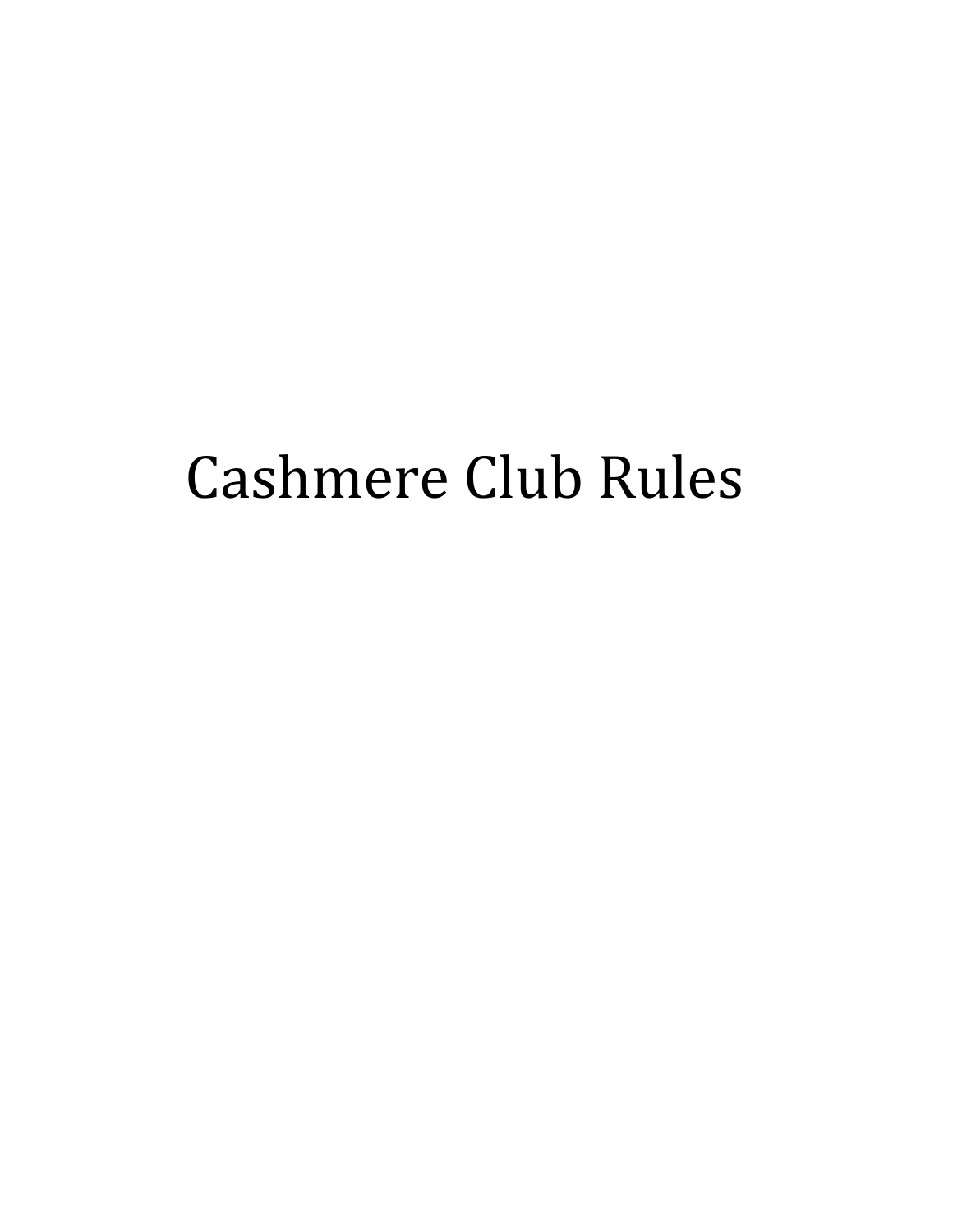| 17. ELECTION OF OFFICERS, COMMITTEE, TRUSTEES AND DISCIPLINARY COMMITTEE: 14 |  |
|------------------------------------------------------------------------------|--|
|                                                                              |  |
|                                                                              |  |
|                                                                              |  |
|                                                                              |  |
|                                                                              |  |
|                                                                              |  |
|                                                                              |  |
|                                                                              |  |
|                                                                              |  |
|                                                                              |  |
|                                                                              |  |
|                                                                              |  |
|                                                                              |  |
|                                                                              |  |
|                                                                              |  |
|                                                                              |  |
|                                                                              |  |
|                                                                              |  |
|                                                                              |  |
|                                                                              |  |
|                                                                              |  |
|                                                                              |  |
|                                                                              |  |
|                                                                              |  |
|                                                                              |  |
|                                                                              |  |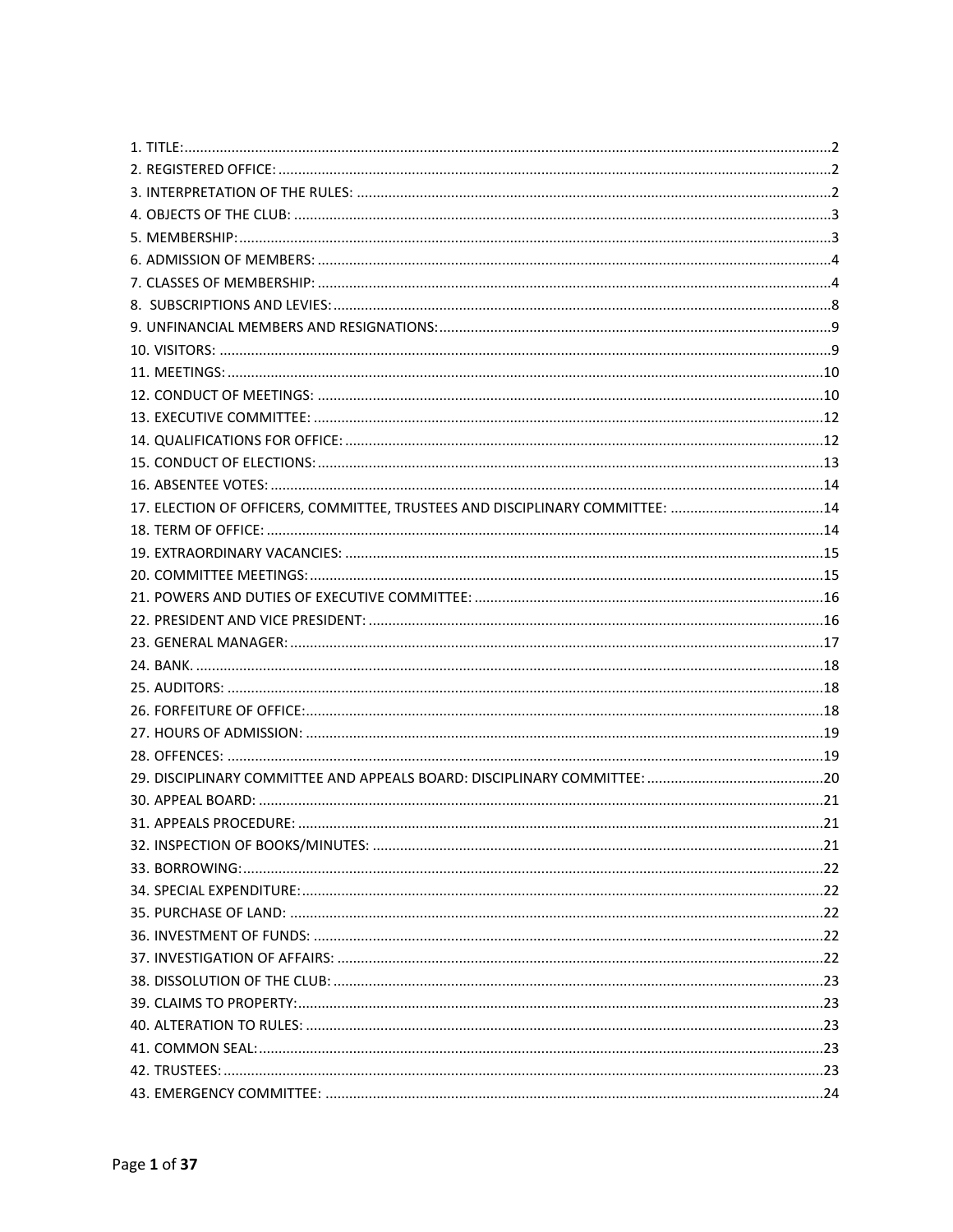# **CASHMERE CLUB RULES**

# July 2019

# <span id="page-2-0"></span>**1. TITLE:**

The Club shall be entitled the CASHMERE CLUB Inc. hereinafter referred to as THE CLUB.

# <span id="page-2-1"></span>**2. REGISTERED OFFICE:**

The Office of the Club shall be at: 88 Hunter Terrace, Cashmere, Christchurch.

# <span id="page-2-2"></span>**3. INTERPRETATION OF THE RULES:**

- (a) Any question relating to the interpretation of the Rules of The Club shall be referred to the Board whose decision shall be final and binding. Providing that the Board shall refer any decision on interpretation made in accordance with this sub-section to The Club's Solicitor upon a written request or its own determination and shall interpret the rule in accordance with Law and the advice received.
- (b) Any matter not provided for in the rules shall be decided by the Board, providing the matter is within the powers of the Board as defined in these rules.
- (c) Board shall mean the Cashmere Club Board.
- (d) Member shall mean a person who has been accepted by the Board as a member.
- (e) Officer shall include the President, any member of the Board, General Manager or any person that they may from time to time appoint.
- (f) Gender in the rules relates to both males and females. The term he\ she means he or she.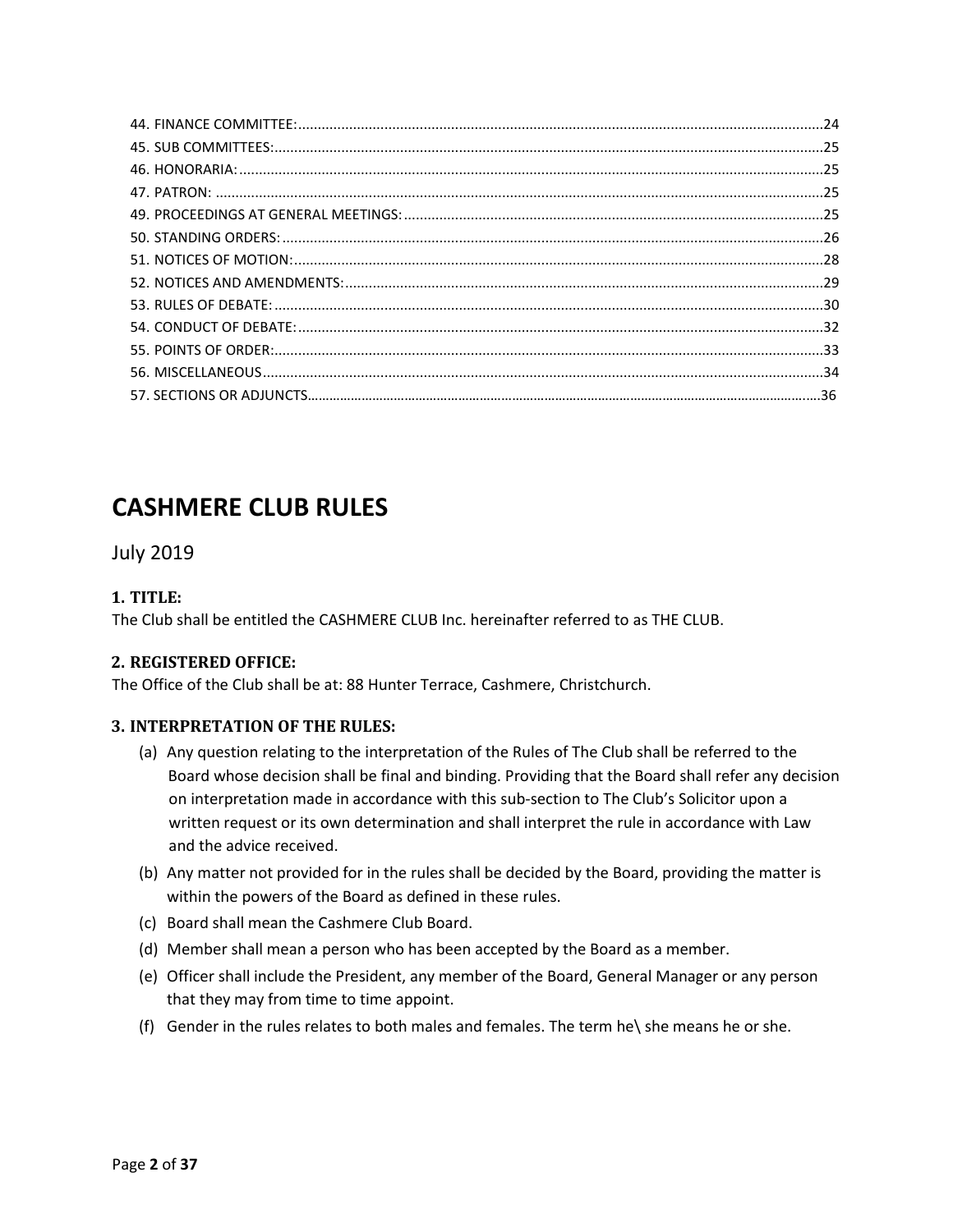# <span id="page-3-0"></span>**4. OBJECTIVES OF THE CLUB:**

The Objectives of the Club shall be;

- (a) To provide social amenities and amusements and other means of recreation as members may see fit and to promote genial and social contact amongst the members.
- (b) To promote or assist in promoting any games or sports which may be legal in New Zealand.
- (c) To furnish the Club's property with such furniture, implements, machinery and conveniences as may be thought desirable with a view to the members enjoyment of the Club's Social amenities, amusements and other recreations.
- (d) To accumulate capital by means of yearly subscriptions or otherwise from members and also from borrowing money from members or other persons on such security and on such terms as may from time to time be arranged.
- (e) To establish, maintain and conduct a Club (of a non-political character) for the accommodation of members of the Club and their friends.
- (f) To provide a Club house and other conveniences for the use of the Cashmere Club Inc. and to furnish and maintain the same and to permit the same to be used by members of the said club, their visitors, members of other associated Clubs and the Public (who must at all times abide by Club rules), on such terms as shall be agreed on.
- (g) Manage the affairs of the Club and generally to do whatever may seem best calculated to promote the best interest of the Club, and engage in any other activities that may bring benefits to the members.
- (h) To apply for, renew and maintain any charter or licence within the Sale and Supply of Alcohol Act 2012and its amendments which may be granted to the Club in pursuance of its amendments and to exercise any of the rights and powers granted or vested in the Club by virtue of any such Charter or Licence and from time to time be found necessary to hold such Charter or Licence.
- (i) At the direction of a General Meeting subscribe to, become a member of, and co-operate with any other association, whether incorporated or not, whose objects are altogether or in part similar to those of this Club.
- (j) To raise money by subscription and to grant rights and privileges to subscribers.
- (k) To construct, maintain and alter any Club or other buildings or works necessary to or convenient for the purpose of the Club.

#### <span id="page-3-1"></span>**5. MEMBERSHIP:**

The membership of the Club shall be divided into the following categories, but each category of membership will have and maintain the rights, privileges and obligations of membership except as is expressly provided in these rules.

ORDINARY MEMBERS. FULLY PAID MEMBERS. ELECTED LIFE MEMBERS. COUNTRY MEMBERS.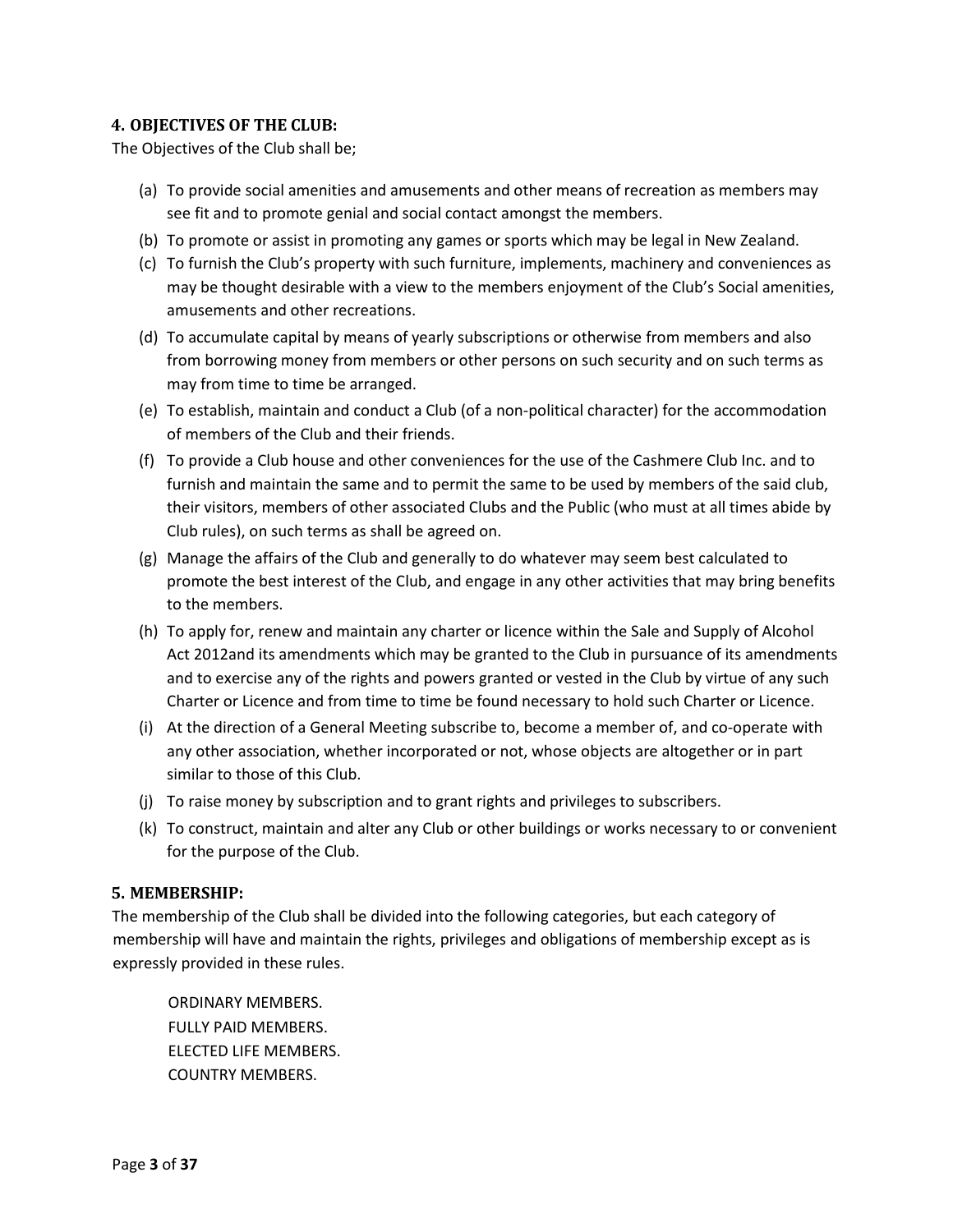HONORARY MEMBERS. CONCESSIONARY MEMBERS. MARRIED MEMBERS. SENIOR MEMBERS. SOCIAL MEMBERS. JUNIOR MEMBERS.

# <span id="page-4-0"></span>**6. ADMISSION OF MEMBERS:**

- (a) Membership shall be open to both men and women.
- (b) Candidates for membership (except for Junior Membership see rule 7) must be of legal age for consuming/purchasing alcohol, as defined in the Sale and Supply of Alcohol Act 2012, or over at the time of the application.
- (c) The completed application form shall be delivered to the Manager, together with the amount of entrance fees, subscriptions and levies (if applicable) due by the new member.
- (d) Upon receipt of payment the Manager or delegate shall issue a Membership Card and the new member shall be entitled to all privileges of membership. The Membership Card shall remain the property of the Club at all times. Should the candidate not be granted membership, the Manager shall notify the candidate in writing and return the full amount of fees paid in accordance with these rules
- (e) Unless the Board shall otherwise determine, no person shall be eligible for membership who is; A prohibited person under the Sale and Supply of Alcohol Act 2012. and its amendments or under such other acts as the Board may from time to time decide. Or a person who has been convicted by a Court of Law for an offence under the Crimes Act, or who has been expelled from any other Club.
- (f) Membership shall date from the date on which the membership card has been issued or funds receipted.
- (g) Every person accepting membership of the Club shall be deemed by that acceptance, to abide by all the rules and by-laws of the Club and to pay all fees, subscriptions, levies and debentures made in accordance with the rules of the Club. Membership cards remain the property of the Club and must be surrended on demand by the Board.

#### <span id="page-4-1"></span>**7. CLASSES OF MEMBERSHIP:**

#### **ORDINARY MEMBERS**: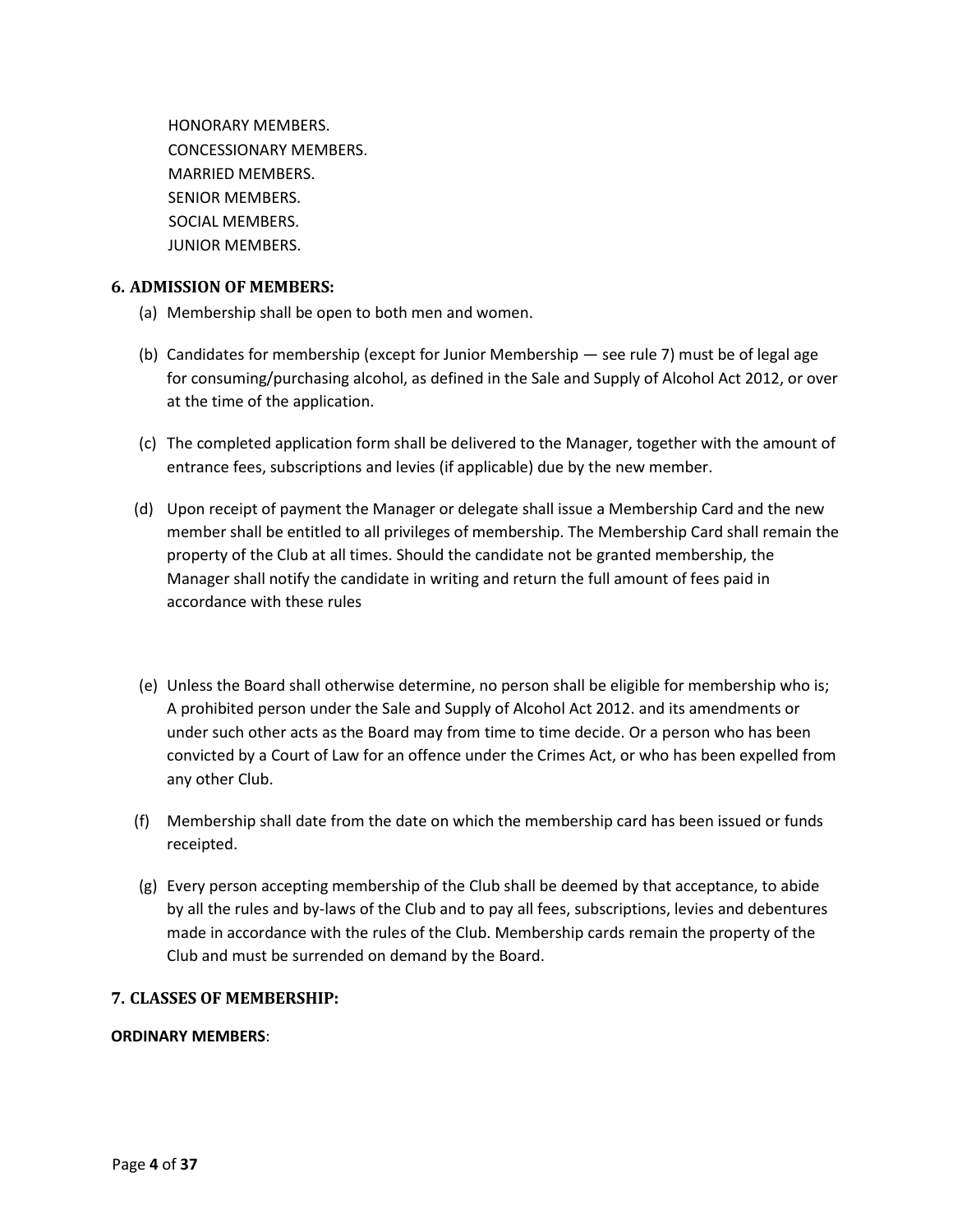Members who do not qualify for any of the categories listed below shall be deemed to be Ordinary Members.

#### **FULLY PAID MEMBERS:**

Any ordinary member who has been granted the right to purchase Fully Paid Membership and has done so in accordance with the rules prevailing at the time. The number of Fully Paid Members shall be determined by the Club in General Meeting. Provided that no member shall be accepted as a Fully Paid Member if such acceptance would bring the total number of fully paid members to more than seventeen and one half (17.5 % ) per cent of the total membership of the Club at that particular time.

- (a) Fully paid members will cease to pay annual subscriptions upon acceptance and the period of abatement of annual subscription payment shall be determined by the Club in General Meeting.
- (b) Application for fully paid membership shall be accepted by the Board and accorded priority to those members who have been members of the Club for a longer period. Provided always that the Board at its discretion may refuse acceptance to any person and shall not be called upon to give any reason for such refusal.
- (c) On receipt of the acceptance notice the new fully paid member shall make payment of the full amount due and should the full amount due be unpaid for more than thirty (30) days, from the date of notification, the acceptance shall become null and void unless the new fully paid member has made a prior request to the General Manager in writing and the Board has extended the period of payment.
- (d) The proposing of any alteration to the number of fully paid members or the period of abatement of annual subscriptions will be displayed on the Club Notice board for not less than twenty one (21) days prior to the date of the General Meeting.
- (e) Any member having paid the full amount for the fully paid membership shall be deemed by that payment to have agreed to abrogate any further claims to the whole or part of that amount and the full period of abatement of Annual Subscriptions in force at the time shall be subsequently diminished.

#### **ELECTED LIFE MEMBER**:

The Club in General Meeting upon the recommendation of the Board may grant Life Membership to any member for meritorious and/or outstanding service to or on behalf of the Club for a period of not less than five (5) years. Provided always that no person shall be appointed if such appointment would bring the total number of Life Members at the time of such appointment to more than two (2) percent of the total number of ordinary members.

#### **COUNTRY MEMBERS**: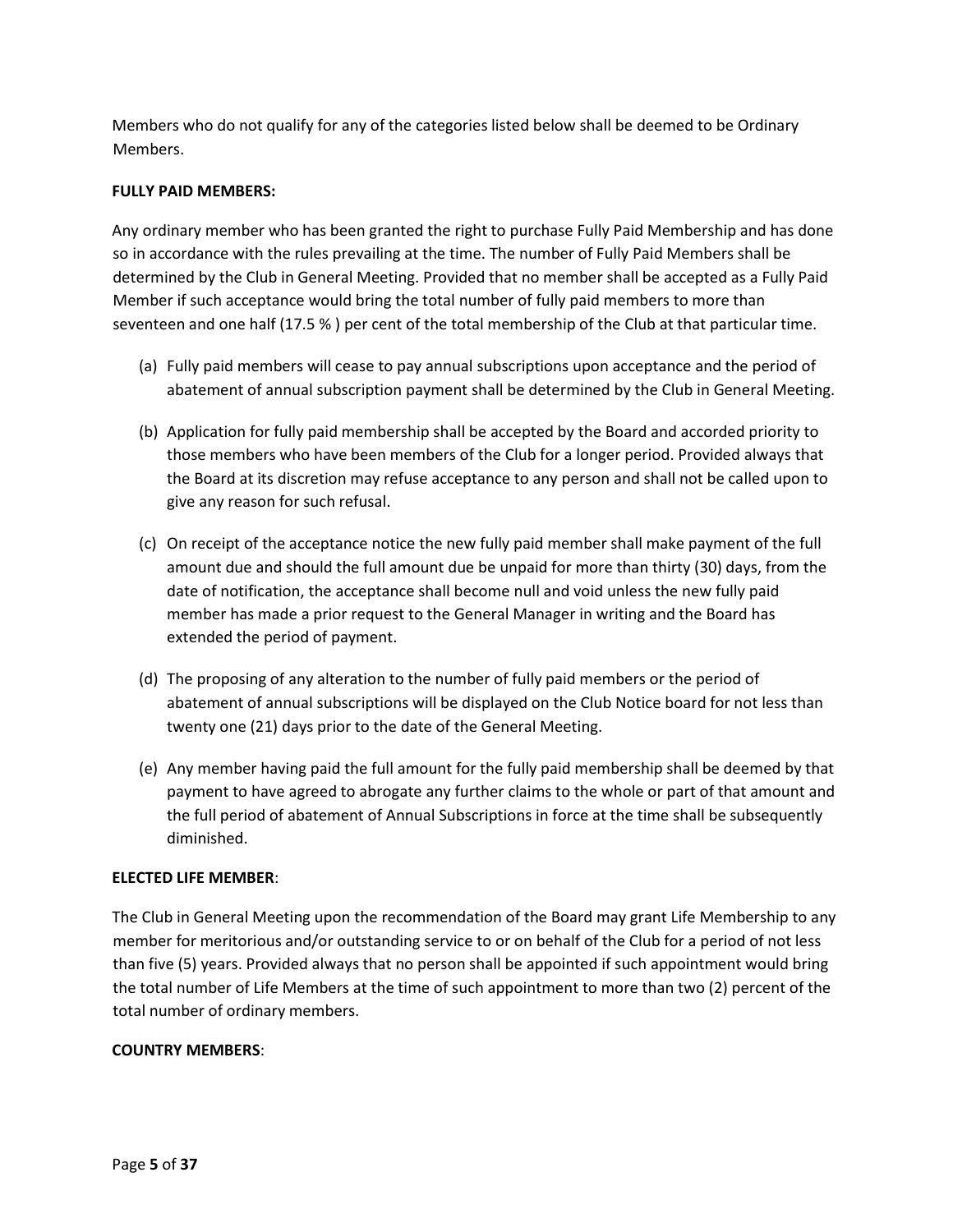- (a) Applicants for Country Membership must comply with all the provisions for ordinary membership and in addition must reside at not less than twenty five (25) kilometres distant from the Club.
- (b) Any financial member who changes place of residence to one of not less than twenty five (25) kilometres from the Club shall be entitled to Country Membership.

#### **HONORARY MEMBERS**:

- (a) The Board may grant Honorary Membership to any person for any period of time not exceeding one year. Provided always that no other category of membership is appropriate for that person.
- (b) Any person accepting Honorary Membership is deemed by that acceptance to have agreed to abide by all the rules and by-laws of the Club.

#### **CONCESSIONARY MEMBERS**:

A member of a Club which has a Concessionary Membership agreement with the Cashmere Club shall, on production of evidence of current membership of that Club, be entitled to apply for membership at the agreed concession membership subscription as set annually under the Cashmere Club rules. (Rule No 8)

#### **MARRIED MEMBERS**:

Applicants for Married Membership must be either the Legally Married Partner, or a Legally Recognised Partner in an established relationship with a financial member. Evidence of continuing status of entitlement for Married Membership must be presented when applying for this class of membership and renewal of annual subscriptions.

Married Membership status is not available to Concessionary Members.

#### **SENIOR MEMBERS**:

Applicants for membership must show proof of entitlement being;

- (a) Ten (10) years continuous membership of the Club.
- (b) Reached the age of sixty (60) years.

#### **SOCIAL MEMBERS:**

- *a) Each applicant for social membership shall complete the applicable application form.*
- *b) Each applicant shall deposit, at the time of application, a subscription of such sum as designated by the Club.*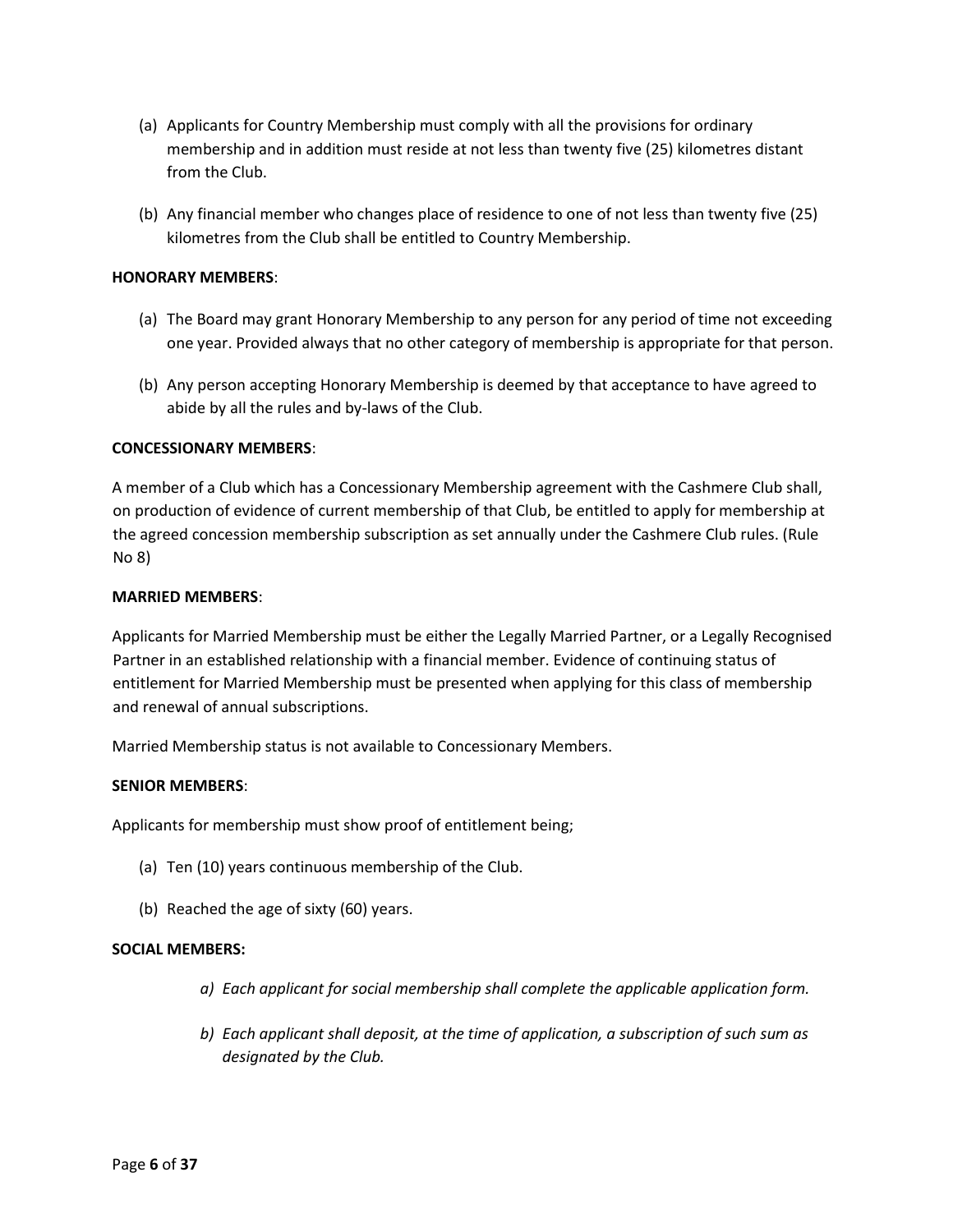- *c) Social membership shall be valid for a period of one month from the day of joining.*
- *d) Social members shall automatically lose their Introductory Membership status;*
	- *i. At the conclusion of the one-month period from the date of joining; or*
	- *ii. Upon admission as an ordinary member, whichever is earlier.*
- *e) Social Membership cannot be extended and is not renewable.*

Social Members shall be entitled to all rights and privileges of ordinary members, but subject to the following restrictions.

- (1) They will have no voting rights at the Club's Elections or General Meetings.
- (2) They will have no rights to hold office.
- (3) They will have no rights to nominate membership of the Club.
- (4) They will not be eligible to participate in member promotions
- (5) They will not be able to sign in guests
- (6) May be subject to other restrictions as determined from time to time by the Board
	- (7) Social Members shall have the privileges of admission to any Chartered Club, provided it is in accordance with that Club's Constitution, with whom this Club is reciprocally associated, upon production of any official reciprocity card.

#### **JUNIOR MEMBERS**:

- (a) Junior Members must be over the age of sixteen (16) and under the Legal Age for consuming/purchasing liquor as defined in the Sale and Supply of Alcohol Act 2012at the time of application for Junior Membership. On reaching the Legal Age for consuming liquor, a Junior Member shall be required to become an Ordinary Member at the next renewal of membership.
- (b) Junior Members shall be entitled to all rights and privileges of ordinary members, but subject to the following restrictions.
	- (1) They will have no voting rights at the Club's Elections or General Meetings.
	- (2) They will have no rights to hold office.
	- (3) They will have no rights to nominate membership of the Club.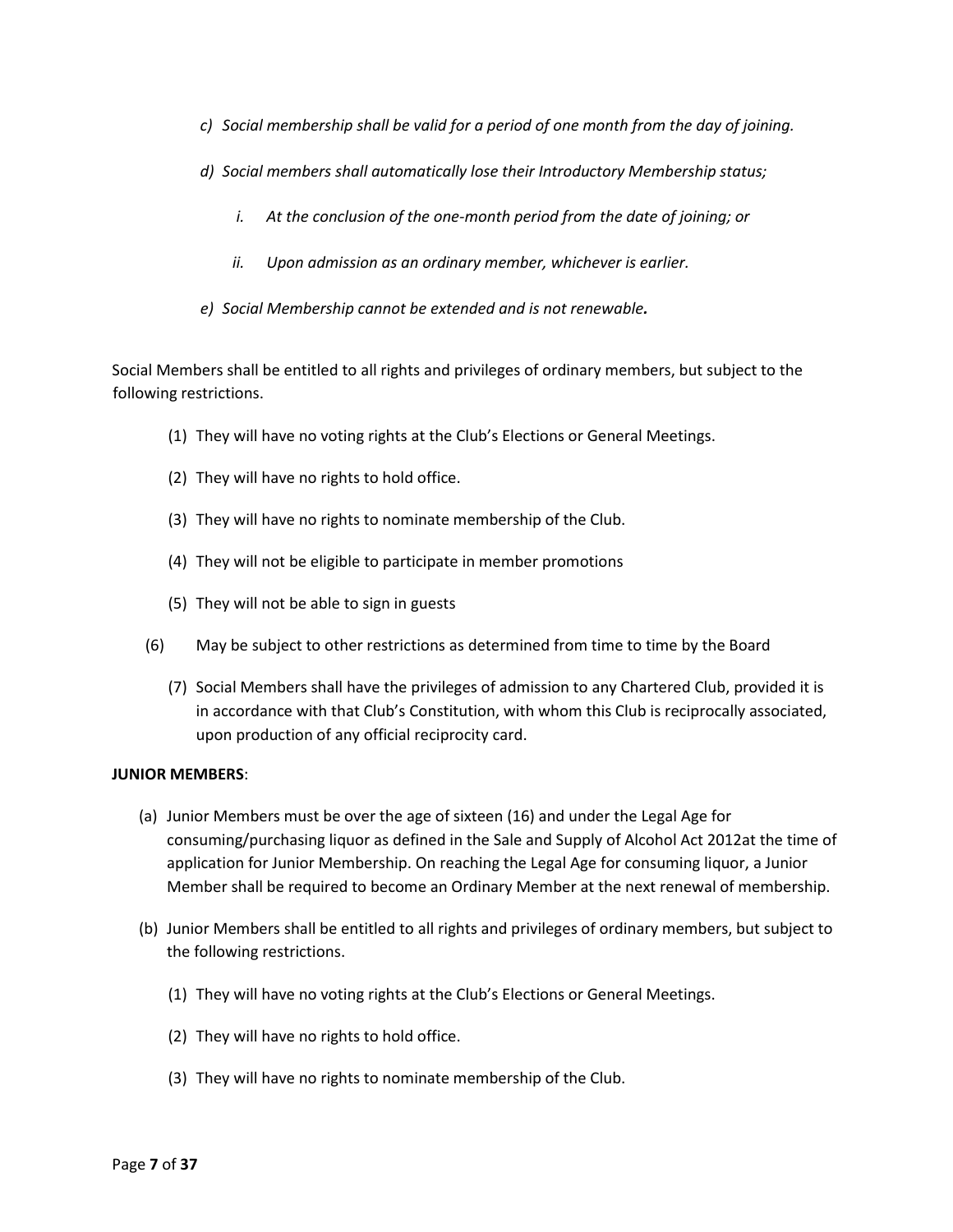- (4) They shall have the rights to have one invited guest at any one time and they shall be deemed to be responsible for the behaviour of such guest while he/she is on the premises.
- (5) Until a Junior Member reach the Legal Age for consuming liquor as defined in the Sale and Supply of Alcohol Act 2012, they have no right to purchase liquor or to consume liquor on the premises.
- (6) Junior Members shall have the privileges of admission to any Chartered Club, provided it is in accordance with that Club's Constitution, with whom this Club is reciprocally associated, upon production of any official reciprocity card.

#### **EMPLOYEES:**

- 1. Members who are employees of the club are entitled to the rights and privileges of membership **excluding** those concerned with the selection, election and holding office within the club.
- 2. The Board and management reserve the right to introduce policies excluding employees who are also members of the club from participating in promotions and other activities within the club whilst on duty.

#### <span id="page-8-0"></span>**8. SUBSCRIPTIONS AND LEVIES:**

- (a) All subscriptions and levies shall be paid in advance to the General Manager and shall be due and payable by the thirty first (31) of March of each year.
- (b) The Club at an Annual or Special General Meeting called for the purpose, may from time to time increase or reduce the membership fee or annual subscription as it sees fit.
- (c) The Club may, at any Annual or Special General Meeting called for the purpose, fix a levy payable by members, such levy to be for a specified purpose, and to be paid in conjunction with the Annual Subscriptions.

#### **EXEMPTIONS FROM LEVIES shall be**;

- (d) The Board is empowered to release wholly or partly from liability for the payment of a levy, or to defer payment on such further terms and conditions as it thinks fit, in respect of any member who has applied in writing, stating grounds for exemption, or any member who, applies for a levy exemption and in the opinion of the Finance Committee, would suffer hardship by having to pay such levy on the terms stipulated.
- (e) Any member who fails to pay the levy within two months of the same being due for payment (Refer rules 8-b and 8-c) and without establishing a class of hardship in Rule 8-d shall be deemed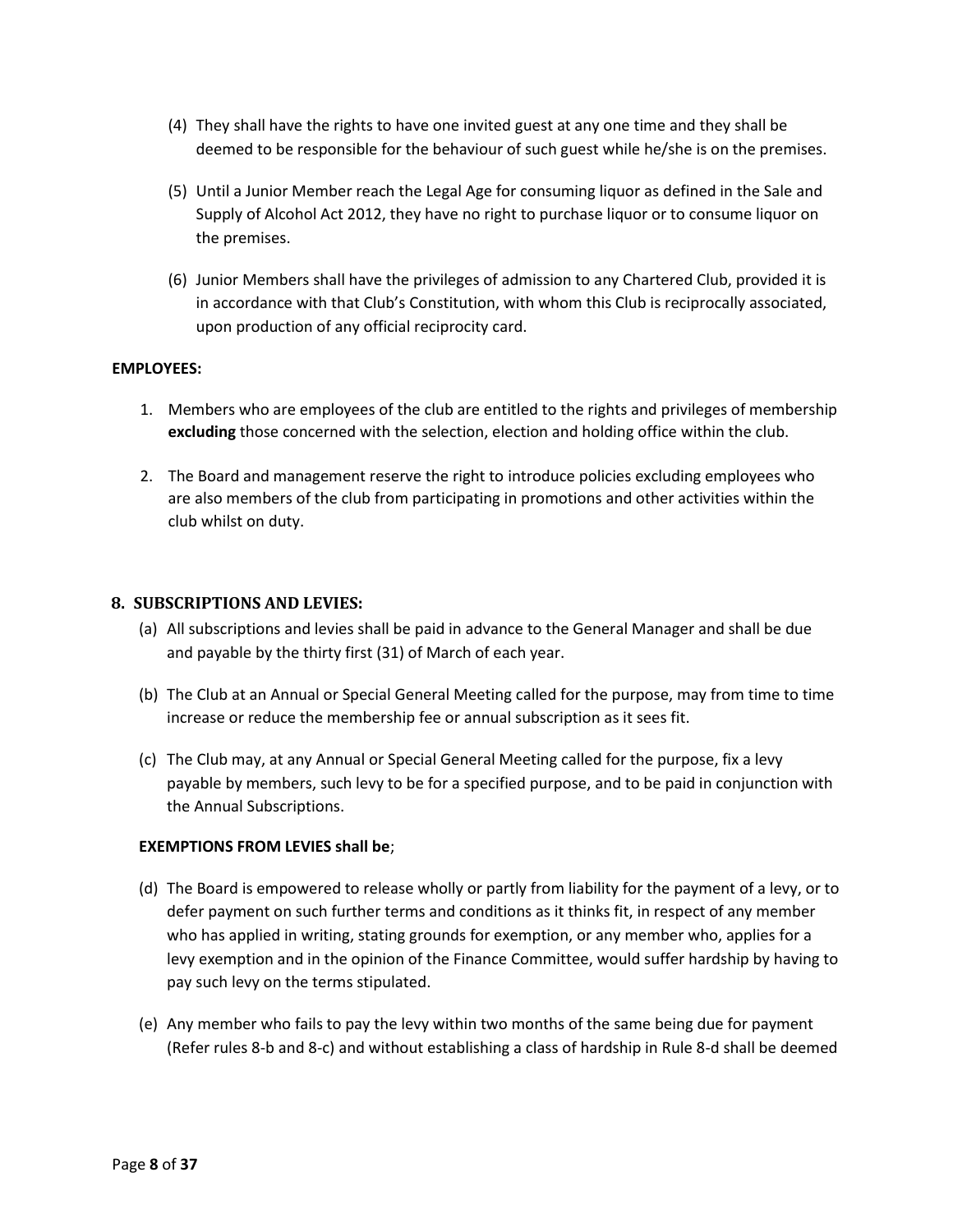to be an unfinancial member, subject to deletion from the membership of the Club, under Rule 9-(a).

#### <span id="page-9-0"></span>**9. UNFINANCIAL MEMBERS AND RESIGNATIONS:**

- (a) At the expiration of thirty (30) days after due date for subscriptions and levies, any unfinancial members will be removed from the Club's register of members.
- (b) Not withstanding anything contained to the contrary in clause 9-a of these rules, or any other rule, it shall be competent for any member to be granted leave of absence if away from the city or becoming incapacitated through illness, accident, or distress. While such leave is in force the members subscriptions shall not be considered unfinancial through non payment of subscription. Any member seeking such leave of absence may apply in writing to the General Manager within fourteen (14) days of subscription becoming due. Nothing in this clause shall be deemed to make a members attendance at the Club premises compulsory.
- (c) Any member wishing to resign from the Club shall give notice in writing to the General Manager of such desire and of the date from which the same is desired to take effect, but shall remain liable for all subscriptions owing to the date such resignation takes effect .

#### <span id="page-9-1"></span>**10. VISITORS:**

- (a) Any member may invite any person as a visitor to the Club, subject to rules 9-(b) and 9-(c). All visitors shall sign the Visitors Book provided by the Board and enter their name and address therein on each such occasion. The member accompanying a visitor shall also sign the visitors book and will at all times be responsible for the conduct of the visitor. No such visitor shall be sold or supplied liquor on the Club premises unless the visitor is present on the invitation of a member and is in the company of a member and the liquor is supplied for consumption on the premises.
- (b) Any Junior Member may invite one guest on any one day who must be sixteen (16) years or older, or at the discretion of the General Manager or a Board Member. Any other guest may be permitted with prior approval of the General Manager or the Board.
- (c) A member of an Affiliated Club may be sold or supplied liquor on the Club premises provided the member has on admission produced sufficient evidence to an Officer of the Club or a member of the staff that they are a member of an affiliated Club.

No person shall be introduced as a visitor,

- (1) Who is a prohibited person.
- (2) Who is currently expelled or suspended from this or any other Club.
- (3) Who has been refused membership for any reason during the last twelve (12) months (excepting through membership being closed).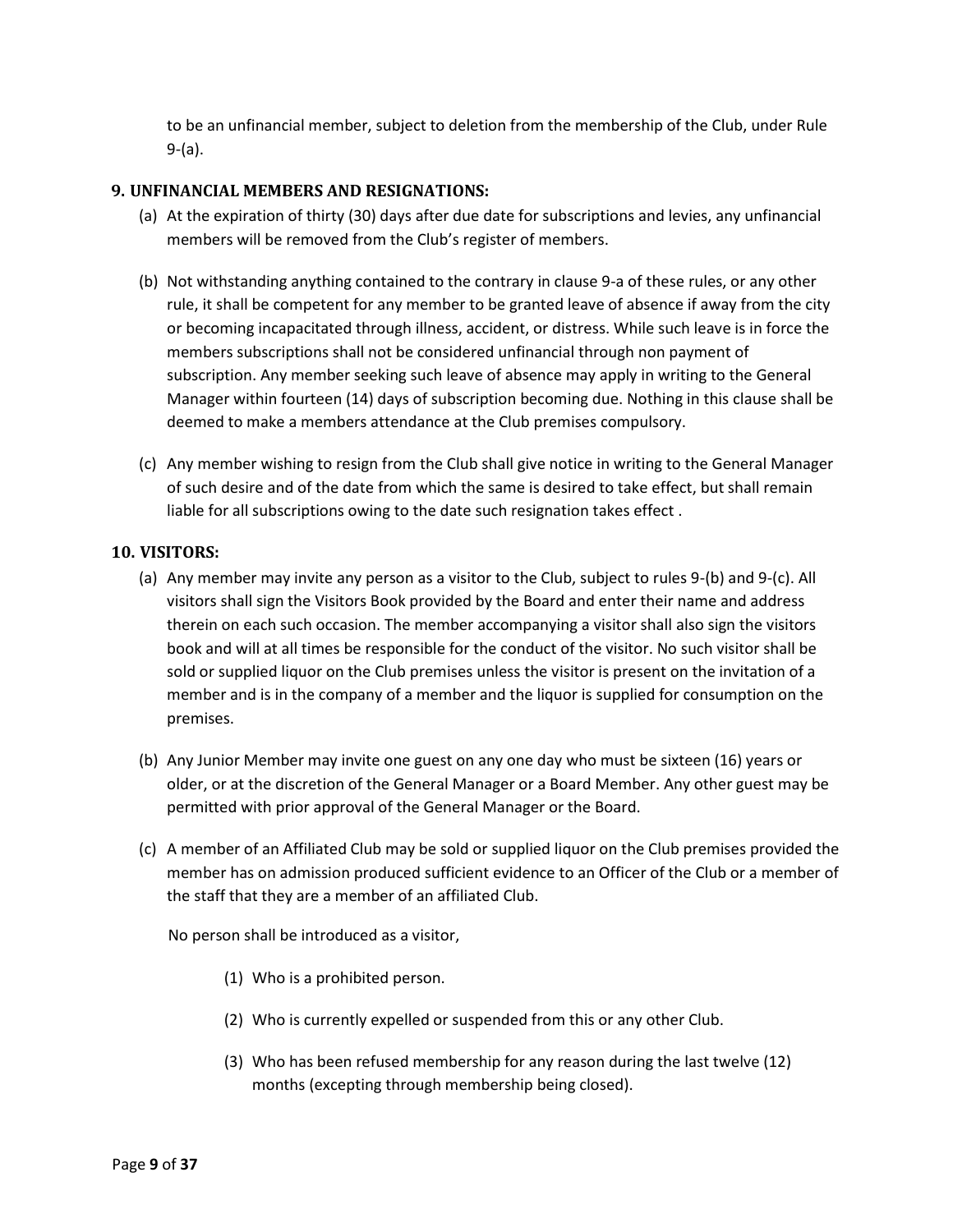- (4) Who is under the minimum age.
- (5) Who is considered to be improperly dressed.

No visitor to the Club shall be entitled to take part in any election or meeting of the Club.

All visitors, whether a member of an affiliated Club or not, shall at all times be bound by and confirm to, the rules and by-laws of the Club. Should any person habitually use the Club as a visitor, the President, General Manager, or any two (2) Board Members may request such person to discontinue his or her visits or consider joining the Club as a full member.

#### <span id="page-10-0"></span>**11. MEETINGS:**

- (a) The Annual General Meeting shall be held as soon as practicable after the end of the Financial Year, but not later than the end of July of that year.
- (b) A Special General Meeting of the Club shall be called by the Chairman within ten (10) days upon the request of a majority of the Board, or upon the written request of at least fifty (50) financial members, or by the majority of the Trustees, such requisitions shall state the purpose of the meeting. The Chairman may also call a Special General Meeting on his own initiative. At any such Special General Meeting only that business published on the meeting agenda shall be open for discussion.

#### ORDER OF BUSINESS FOR SPECIAL GENERAL MEETINGS:

- (a) Presentation of the Chairman's Report.
- (b) Presentation of Financial Statement if applicable.
- (c) Correspondence relating to the notified business of the Meeting. Notices of Motion.
- (d) General Business.

At all Special General Meetings no business shall be resolved that has not been clearly stated in the Notice of Meeting.

#### <span id="page-10-1"></span>**12. CONDUCT OF MEETINGS:**

- (a) At all Annual or Special General Meetings, fifty (50) members shall form a quorum. If there is not a quorum after thirty (30) minutes of the advertised time of the meeting then the meeting shall stand adjourned for seven (7) days. In the event of there again being no quorum the meeting shall lapse.
- (b) At all meetings only financial members (excluding employees) and Life Members shall be entitled to vote. The Chairperson shall decide upon a show of hands in the first instance, but five (5) members entitled to vote may request a ballot. In the case of equality, the Chairperson shall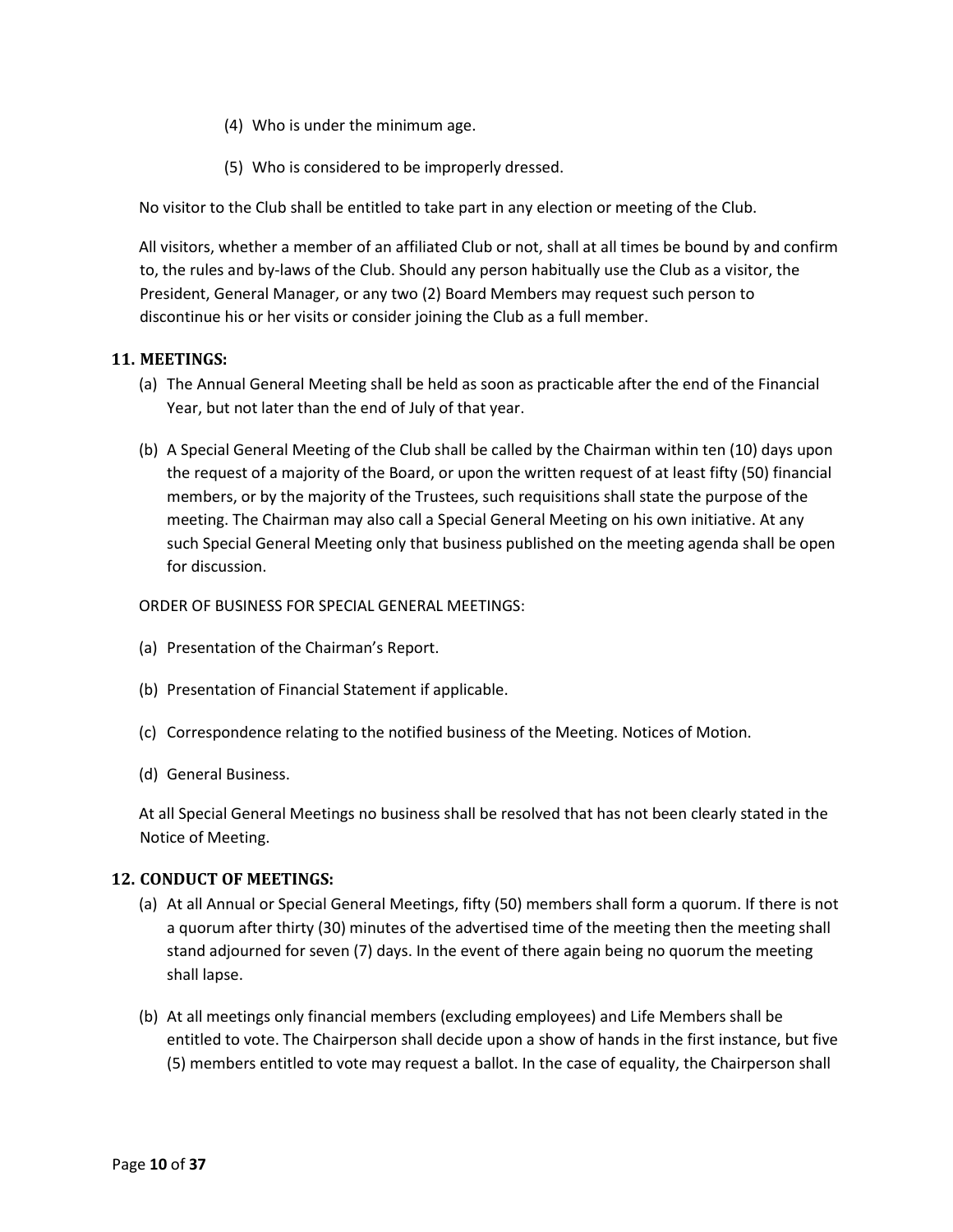have a casting vote in addition to a deliberative vote (which must be used to maintain the status quo).

- (c) Notice of the Annual General Meeting shall be posted for at least twenty one (21) days on the Club Notice Board and advertised in social media and Club Newsletters or E-newsletters on at least on two different days prior to the meeting
- (d) A copy of the Club's Financial Statements will be made available to any member fourteen (I4) days prior to the Annual General Meeting, on application to the General Manager.
- (e) Any member eligible to vote may appoint another financial member to be her proxy at any General or the Annual General Meeting to vote on any notices of motion, provided such proxy is a appointed in writing and delivered to the General Manager no later than the day prior to the day of the meeting. No member shall exercise more than one appointment to act as a proxy.

ORDER OF BUSINESS AT ANNUAL GENERAL MEETINGS:

- 1. Apologies
- 2. Minutes of the last Annual General meeting
- 3. Minutes of the last Special Meeting if required
- 4. Correspondence
- 5. Notice of General Business
- 6. Chairman's Report
- 7. Finance Report
- 8. Financial Statements and Balance Sheet
- 9. Appointment of Auditor
- 10. Appointment of Solicitor
- 11. Introduction of Candidates
- 12. Notice of Motion
- 13. General Business
- (f) Notice of any Special General Meeting shall be posted on the Club's notice board for at least seven (7) clear days and advertised in the local daily papers on at least two (2) days immediately before the meeting is held.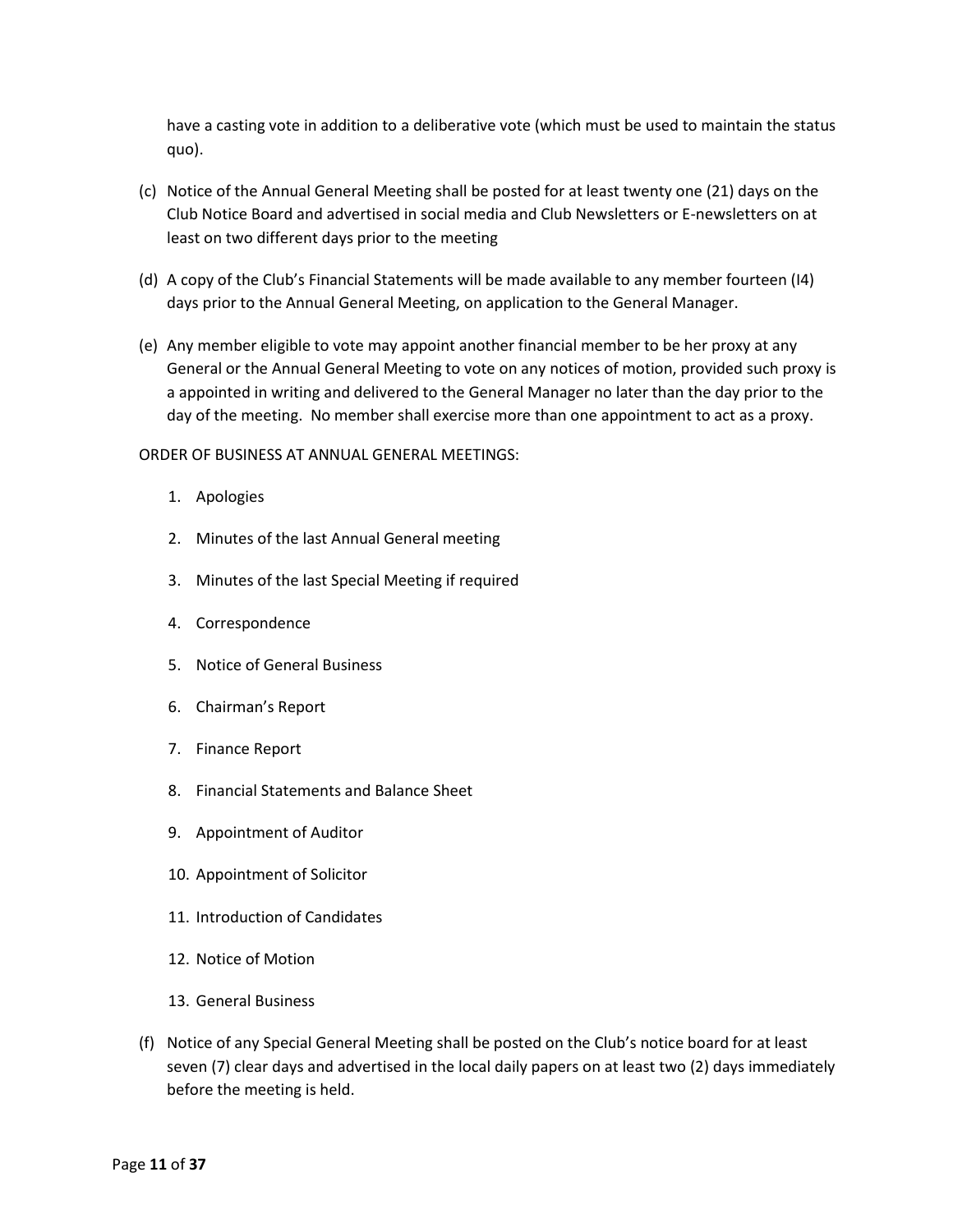- (g) At Annual or Special Meetings the adoption of the Report having been moved and seconded, any member may without notice ask any question or move any resolution relating to the report.
- (h) Any member (other than a Junior Member) desirous of moving a resolution relating to a motion passed by a previous Annual or Special Meeting or a meeting of the Board, or desiring to introduce a new item of business, must give notice in writing at least fourteen (14) clear days prior to the date of the meeting at which such resolution is to be moved. The General Manager shall post a copy of such resolution on the Club notice board for at least seven (7) clear days before the meeting. All resolutions to rescind a resolution passed at a previous Annual or Special Meeting or a meeting of the Board shall be carried by a majority of the members present before having effect.
- (i) Any candidates standing for election shall be introduced to the members present.

#### <span id="page-12-1"></span><span id="page-12-0"></span>**13. BOARD:**

- (a) The Board shall consist of the President, and up to four other members elected and two appointed, which one will be elected Chairman prior to the first Board meeting. At any Board meeting five members present shall form a quorum.
- (b) A panel will be set up comprising of the Chairman, President and an Independent person (not an officer or board member) to appoint the two appointed members of the Board.
- (c) All Board members shall be financial members of the club and their appointment to the Board will be for a two year term.
- (d) At the AGM two Board members shall retire from office and are eligible for re-election or appointment.
- (e) The Board shall:
	- 1. Be responsible for the management of the Club's affairs and shall have power to act for the proper and efficient operation of the Club and the general benefit, comfort and accommodation of its members.
	- 2. Have the power in the name of the Club to enter into any agreement or agreements it may think fit necessary in the management of the Club.
	- 3. Make a report to the Annual General Meeting on the performance of the Club generally
	- 4. At its earliest meeting appoint such sub-committees as considered necessary
	- 5. Have power to invest the funds of the Club in any of the investments authorised.
	- 6. The power & discretion to grant honorariums to any board member that fulfils one of these roles.
	- 7. Determine the level of authority for Board members.
- (f) Should any member of the Board be absent from three ordinary meetings without leave, that member shall thereupon cease to be a member of such board.
- (g) The Chairman shall be ex-officio a member of all committees

#### **13.1 SUB COMMITTEES:**

(a) The Board shall when necessary appoint and may at any time appoint such sub-committees as it may consider necessary and shall prescribe the duties of such sub-committees and appoint others in their stead or alter personnel of such sub-committees as the Board may determine; In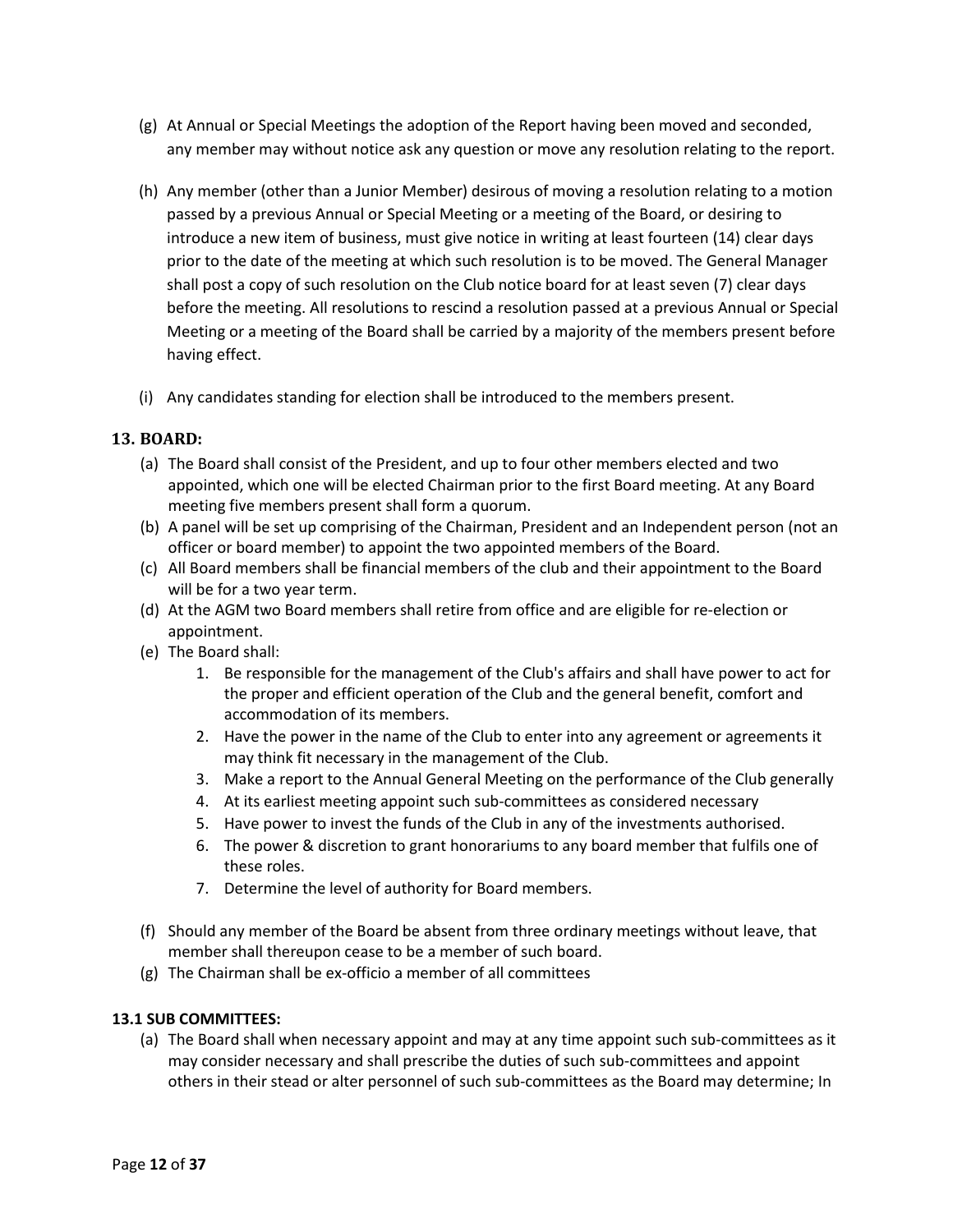the appointment of any sub-committee the Board shall not be restricted to choosing from members of the Board however all appointees must be financial members of the Club.

- (b) No decision of the sub-committee shall be binding until it has been ratified by the Board, nor shall any sub-committee, unless its terms of reference specifically authorises it in that behalf, have the right to transact any business in the name of the Club.
- (c) A sub-committee shall carry out the duties assigned to it by its order of reference and where applicable shall on the date mentioned in such order or in the absence of any date then as expeditiously as circumstances will permit, present its findings and recommendations to the Board.
- (d) Sub-committees may be appointed by a General Meeting of members of the Club in the same manner as provided for the appointment of sub-committees by the Board of the Club.
- (e) The Convener/Chairman of each sub-committee must be a duly elected member of the Board or member of the club in accordance with these Rules and shall have a casting vote on any subcommittee proceedings.

#### o **CHAIRMAN**

At all General Meetings of the Club and at all Board meetings at which he or she is present the Chairman shall preside. Should the Chairman be absent then the Deputy Chairman shall preside and should neither be present at the meeting the President shall preside.

At all General Meetings of members and at all meetings of the Board the Chairman shall have a deliberative vote and in the event of equality a casting vote in addition thereto. The Chairman's ruling shall be final on any point of order.

#### o **GENERAL MANAGER**

The General Manager shall conduct the correspondence and have the custody of documents belonging to the Club. The General Manager shall notify members of the Board of meetings in writing at least three clear days prior to any Board meeting. The General Manager or somebody else delegated shall keep full and correct minutes of all Board and General Meetings. The minutes of all meetings taken shall be made available to all members of the board.

#### <span id="page-13-0"></span>**14. QUALIFICATIONS FOR OFFICE:**

- (a) Candidates for the office of President and Vice President shall be, and have been financial members of the Club for two (2) years.
- (b) Candidates for the position of Board Member shall be, and have been financial members of the Club for at least twelve (12) months.
- (c) Candidates for the position of Trustee shall have been a financial member of the club for at least twelve (12) months.
- (d) Candidates for the position of Disciplinary Board Member shall be, and have been a financial member of the Club for at least twelve (12) months.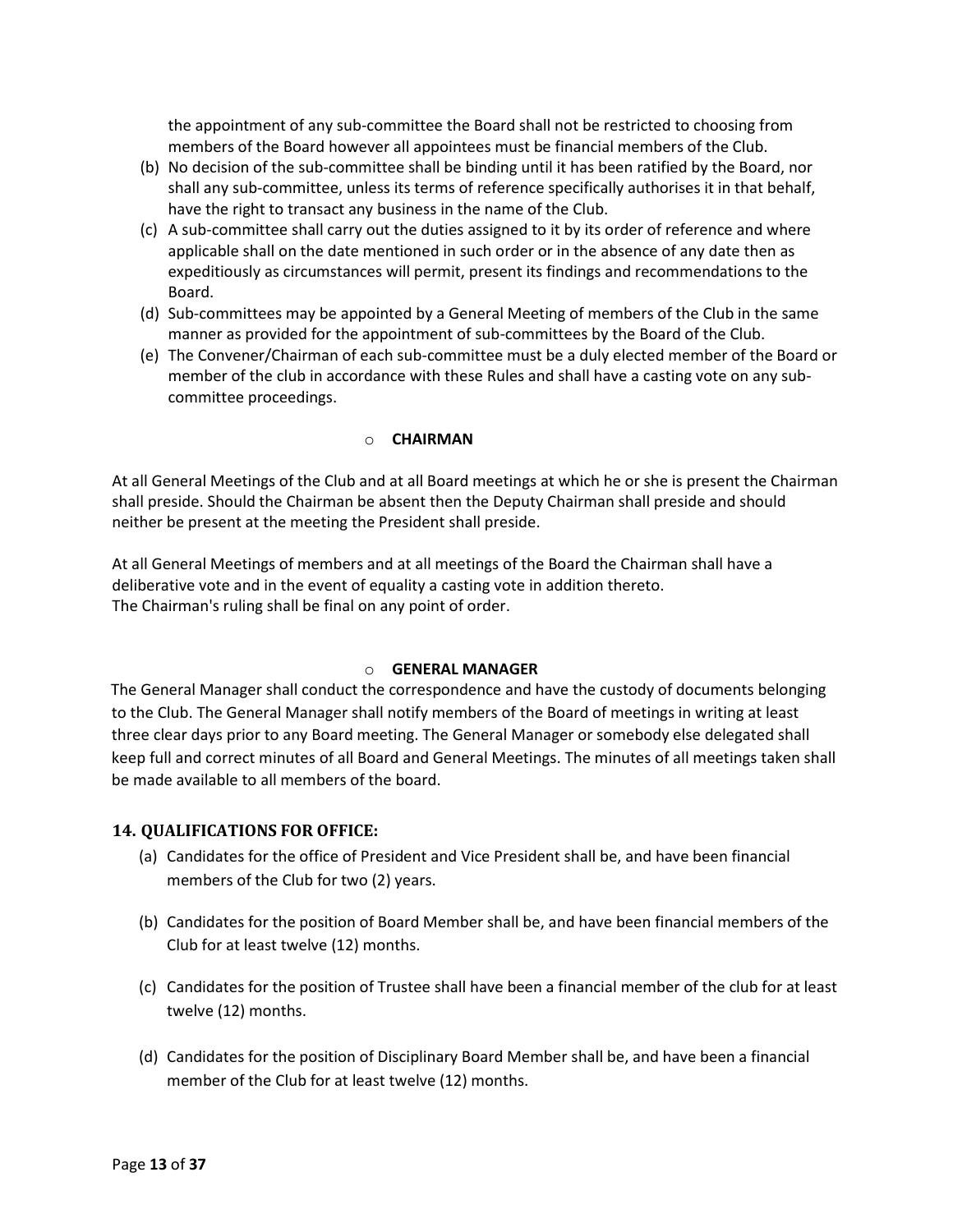# <span id="page-14-0"></span>**15. CONDUCT OF ELECTIONS:**

- (a) The Election of Officers shall be held on the Friday and Saturday immediately following the Annual General Meeting.
- (b) The Board shall appoint a Returning Officer who shall have a casting vote in the event of any candidates receiving an equal number of votes. The casting vote shall be used to maintain the status quo (where applicable). He/she shall make all arrangements regarding the ballot papers and any other matter for the proper conduct of the election. He/she shall have power to appoint one or more deputy returning officers.
- (c) All contested elections shall be held by a properly constituted ballot system. No ballot papers shall be taken from polling booth except as provided for in rule sixteen, (16).
- (d) Scrutineers for the counting of the votes shall be appointed by the Returning Officer prior to the election. No candidate shall nominate any member as a Scrutineer. The voting shall be counted as soon as the election has closed and the results notified immediately to members present.
- (e) The ballot papers shall be kept in a safe place by the General Manager for at least twenty eight (28) days. Any candidate shall have the right to request a recount of the votes and be present at such recount, but shall take no part in the same. Any application for a recount of votes must be made in writing within fourteen (14) days of the election.
- (f) Within two weeks of polling day each candidate may provide, in support of their nomination, a photo and a statement (of no more than 120 words) about their background and experience.
	- i. this information shall be made available on the club noticeboard within the two weeks leading up to the election
	- ii. shall be available within the area of the polling booth on election day.

# **16. ABSENTEE VOTES:**

(a) Any financial member (exception a Junior Member) who is unable to attend to cast a vote on election day may, on application to the General Manager, make a declaration stating the reason. The Returning Officer may then issue the necessary ballot paper to the member who shall cast a vote in the usual manner. No absentee votes shall be allowed more than fourteen (14) days prior to the elections.

# <span id="page-14-2"></span><span id="page-14-1"></span>**17. ELECTION OF OFFICERS, BOARD, TRUSTEES AND DISCIPLINARY BOARD:**

(a) All candidates for office must be nominated in writing by five (5) p.m. on the day set aside for the closing of nominations. All nominations shall close fourteen (14) days before the date of election.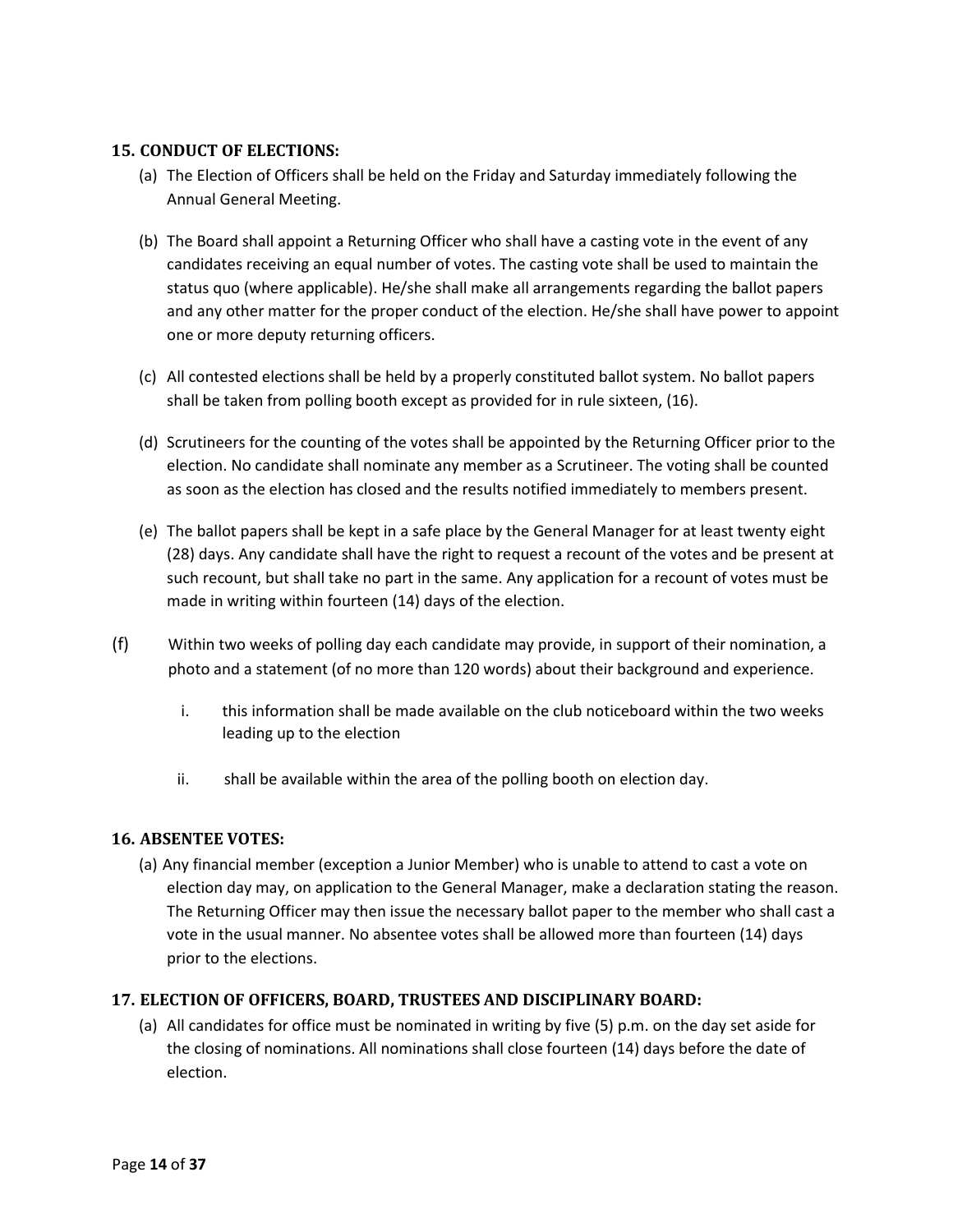- (b) In the event of a member accepting nomination for more than one office, the order of election shall be President, Trustee, Board Member. No member shall hold more than one office (Except as covered in Rule 29(e))
- (c) All nominations for office must be signed by the proposer, seconder and nominee. Any candidate wishing to withdraw the nomination must notify the General Manager in writing at least forty-eight (48) hours before the commencement of Elections. Withdrawn nominations shall be posted on the Club notice Board together with a list of candidates for election.
- (d) The Board shall determine the date for calling for nominates being not less than 28 days before the Annual General Meeting.

# **18. TERM OF OFFICE:**

<span id="page-15-0"></span>The President and Vice President shall hold office for three (3) years.

Board Members shall have a term of two (2) years at which time they shall retire. Each Board Member will then have the right to stand for a further two (2) year term and will participate in the election process at the AGM.

Disciplinary Committee Members shall hold office for twelve (12) months. The elected candidates shall assume office as soon as the results are announced on election night. The Trustees shall hold office for three (3) years. (Refer rule 42)

# <span id="page-15-1"></span>**19. EXTRAORDINARY VACANCIES:**

- (a) Where a vacancy exists in the office of President, the Vice President shall automatically be appointed to fill such vacancy.
- (b) Where a vacancy exists in the office of a Board member and there is more than three (3) months until the next election, the unsuccessful candidate for the office of Board Member who polled the highest number of votes at the election previous to the vacancy occurring shall automatically be elected to fill such position provided always and notwithstanding anything to the contrary hereinbefore in this rule contained where the members of the Board who are entitled to vote shall at any time during the term of office be less than two thirds of the total number required by these rules and there is more than three (3) months until the next election, then a Special General Meeting shall be called to elect a sufficient number to fill the vacancies in the Board until the ensuing Annual General Meeting.
- (c) Where such vacancy exists in the position of Auditor, such vacancy shall be filled by the Board, such appointment to stand until the next Club elections.
- (d) Should at any time the full Board resign, or a resolution be passed at a Special General Meeting requiring the full Board to resign, then the Trustees shall take control of the affairs of the Club. In such case the Trustees are required to call an election for a new Board in accordance with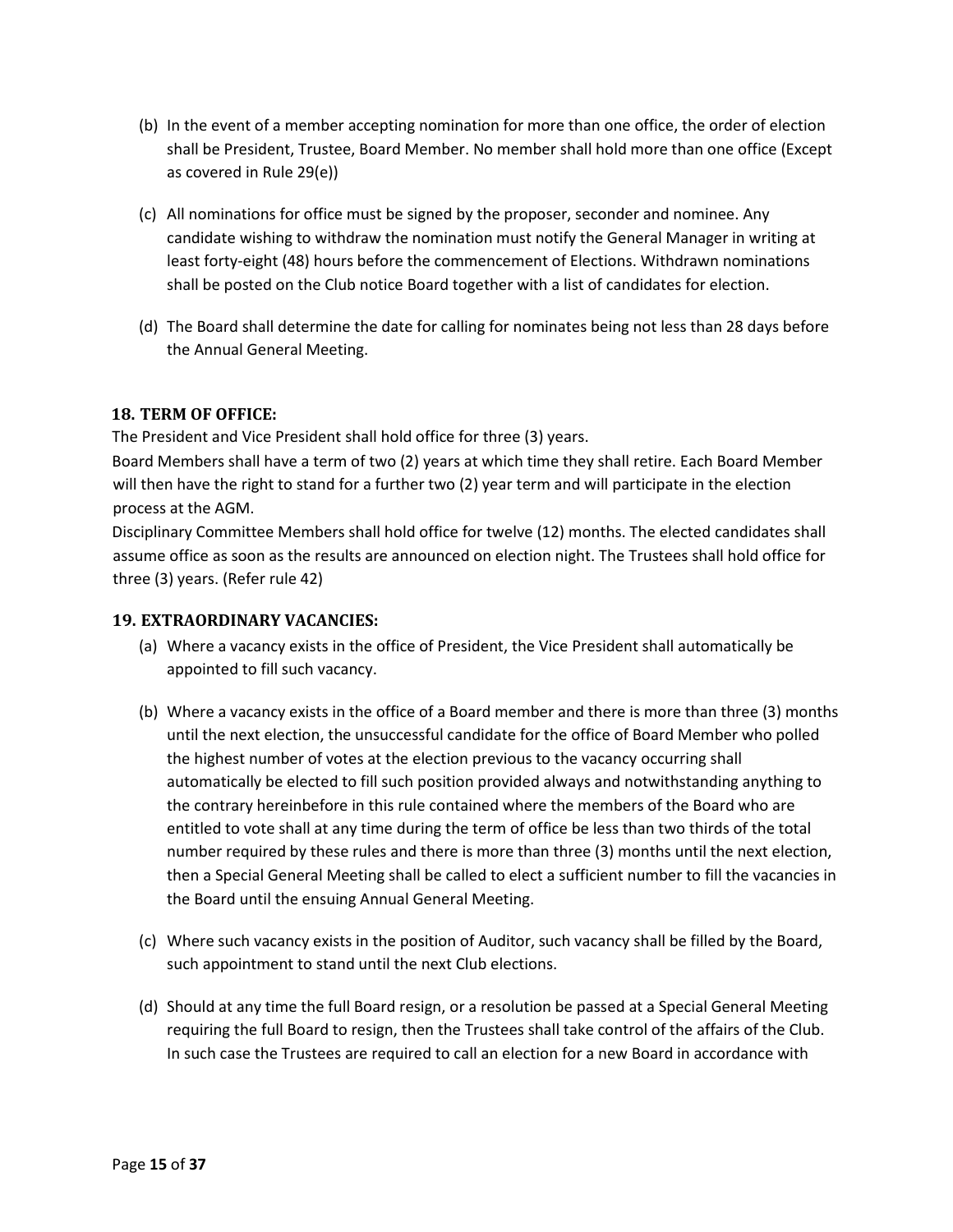Rule 15. Such election to be held within twenty eight (28) days of the Board's resignation or resolution as the case may be.

# <span id="page-16-0"></span>**20. BOARD MEETINGS:**

- (a) The Board shall meet a minimum of once in each month. Five members (including the President) shall form a quorum. The General Manager shall be excluded in counting a quorum.
- (b) The order of business at Board meetings shall be;
	- (1) Minutes of the previous meeting.
	- (2) Correspondence
	- (3) Acceptance of financial reports.
	- (4) Reports of Boards.
	- (5) Health & Safety
	- (6) Notices on Motion
	- (7) General Business
	- (8) Notices of motion for future debate.

#### <span id="page-16-1"></span>**21. POWERS AND DUTIES OF BOARD:**

- (a) The Chairman shall have the right to call a Special Meeting whenever he/she feels there is sufficient reason to do so. The Chairman shall, on receipt of a written request signed by not less than five (5) members of the Board call a special meeting of the Board within seven (7) days of receiving such request. At least three (3) days' notice shall be given of the time fixed for any special meeting of the Board.
- (b) The Board (on the recommendation of the Disciplinary Board) shall have power to suspend, expel or otherwise remove any member's name from the register of members upon proof that such member has been convicted in a court of law for any criminal offence, or act of misconduct, inside or outside of the Club. Any member against whom such action is taken must be notified in writing at the last known address and such member shall have the right of appeal. Notice of intention to appeal must be made in writing and may be heard by the Appeal Board within seven (7) days.
- (c) The Board may order an inventory of stock together with furniture and fittings to be taken at any time upon giving notice to the General Manager.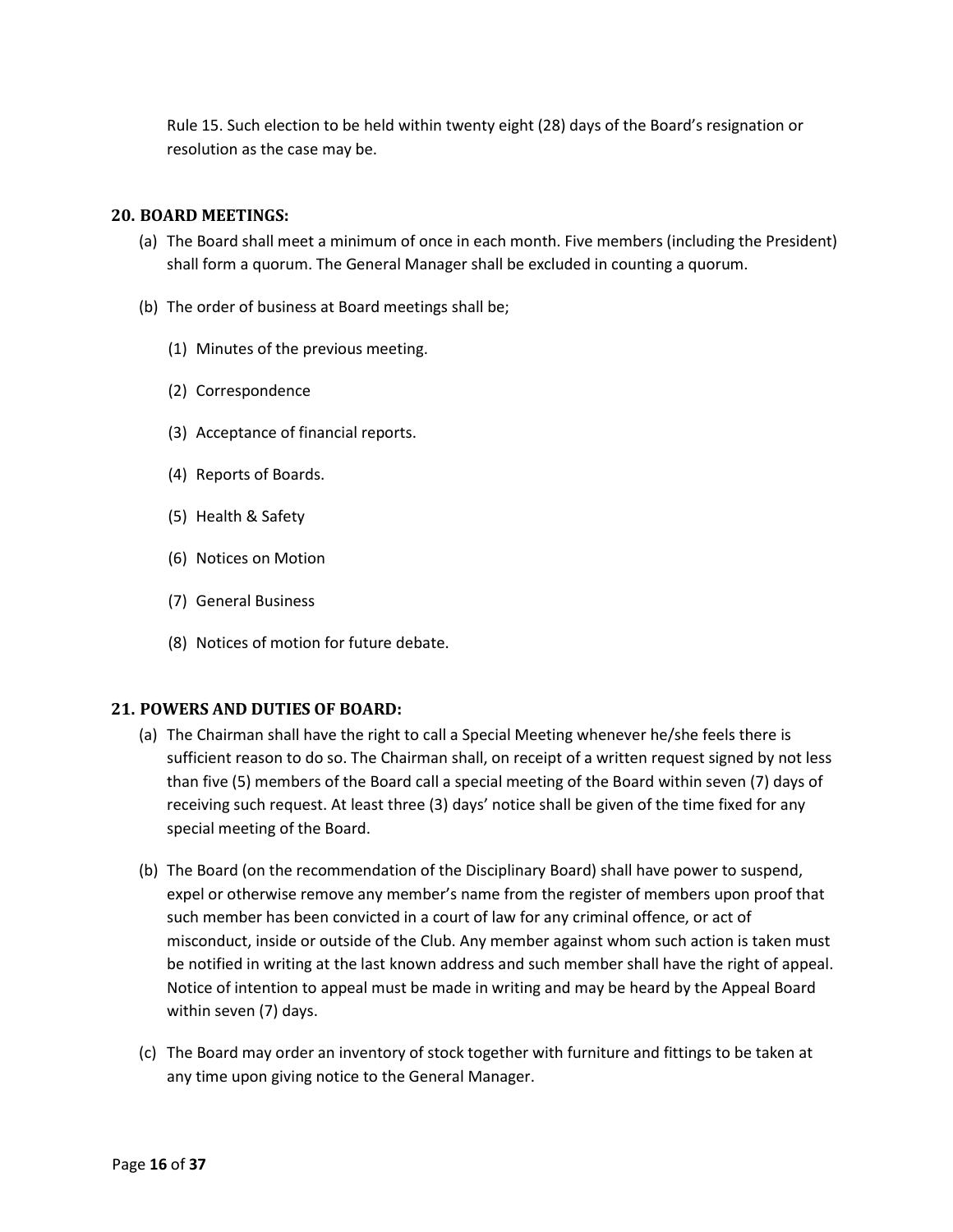- (d) The Board shall render the Officers and Staff every assistance to maintain order and to prevent any infringement of Club rules or the laws of New Zealand in their relation to the Club.
- (e) The Board shall at all times entertain any practical and useful suggestions from the members and Officers for the improvement of conditions, welfare and management of the Club. Any complaint to the Board must be in writing.
- (f) The Board shall have the authority to revoke, and amend by-laws for the regulation and management of the Club. No`by-law shall be inconsistent with the registered rules of the Club or of the Incorporated Societies Act 1908 and amendments there of or of the Licensing Laws of New Zealand. Any by—law adopted by the Board shall be posted on the Club Notice Board for at least twenty eight (28) days.
- (g) The Board shall cause Fidelity Bonds to be taken out with a responsible Guarantee Society or Insurance Company in the names of all Officers and Employees who have charge or control of Club Money. Only Guaranteed Officers and employees shall collect and/or pay out any of the money of the Club.
- (h) The General Manager shall have the power to let the Club Social Hall, Restaurant and or other Rooms and necessary conveniences attached thereto to any outside body on terms to be decided by the Board, provided always that Club functions shall have first preference.
- (i) The Board shall hold a meeting with representatives of the various activity groups in the Club at not less than three (3) monthly intervals.

# <span id="page-17-0"></span>**22. CHAIRMAN AND DEPUTY CHAIRMAN**

- (a) The Chairman shall preside over all meetings of the Board and over all Annual General and Special General meetings of members. In the absence of the Chairman, the Deputy Chairman shall preside.
- (b) The Chairman, President, Manager, or two (2) members of the Board shall have the power to suspend any member for misconduct; such suspension to be notified to the Board as soon as possible.
- (c) At all meetings the Chairman shall be entitled to a casting vote in addition to a deliberative vote which shall be used to maintain the status quo.
- (d) Only the President, Chairman and the General Manager (or their nominee) shall be entitled to be paid expenses from Club funds to represent the Club at Annual Chartered Clubs Conferences within New Zealand. All reasonable costs of attendance, with the prior approval of the Finance Board, will be paid by the Club.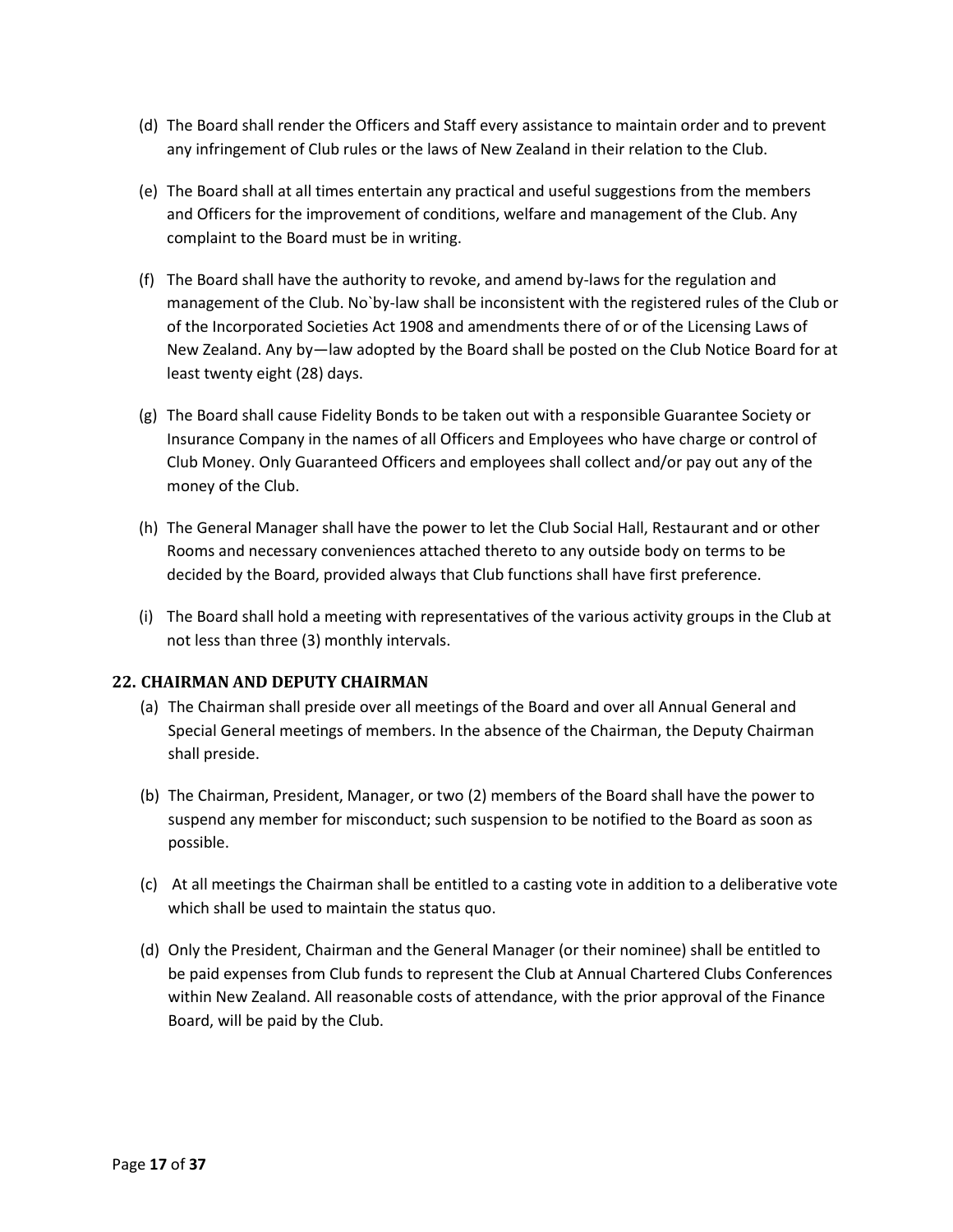# **23. GENERAL MANAGER:**

The General Manager shall be appointed by the Board.

He/she shall;

- (a) Be deemed to be the Club's representative for the purpose of the Licensing Laws of New Zealand.
- (b) Keep the accounts of the Club and the Register of Members.
- (c) Ensure accurate minutes of all meetings are maintained and kept secure at all times.
- (d) Pay into the bank weekly to credit of the Club, all monies received from all sources.
- (e) Conduct all correspondence.
- (f) Promptly pay all accounts passed by the Finance Committee.
- (g) Prepare and forward all returns required by statue law.
- (h) Report to the Board all members subscriptions
- (i) Perform any other duties imposed by the rules and generally carry out the instructions of the Board.
- (j) On a request from a majority of the Trustees, hand over to the Chairperson of the Trustees on demand everything relating to the Club's affairs.
- (k) With the prior consent of the Board shall have power to suspend any employee for misconduct.

#### <span id="page-18-0"></span>**24. BANK.**

Accounts shall be opened in the Club's name in such Trading Bank and or Savings Bank as the Board may from time to time determine. All payments must be approved by two (2) of the following persons; The Chairman, The General Manager, One Trustee.

#### <span id="page-18-1"></span>**25. AUDITORS:**

One Auditor who shall be a Qualified Practising Chartered Accountant shall be appointed at the Annual General Meeting. He/she shall audit books and necessary papers at least once a year and at any other time as directed by the Board.

#### <span id="page-18-2"></span>**26. FORFEITURE OF OFFICE:**

The Board shall deem forfeited the seat of any member who; without special leave being granted and recorded in the minutes is absent from three (3) consecutive meetings of the Board and/or is suspended by the Board for any offence.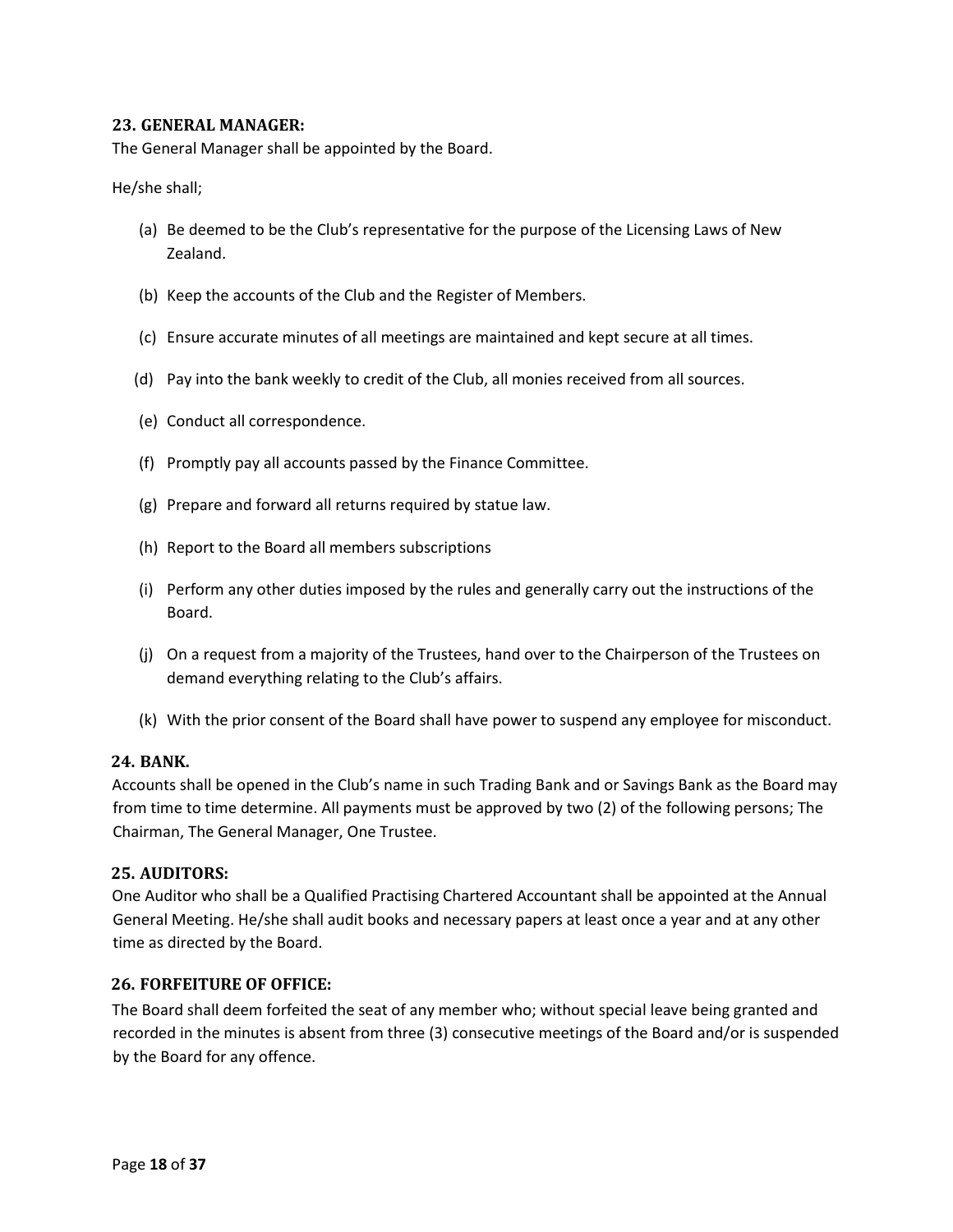# <span id="page-19-0"></span>**27. HOURS OF ADMISSION:**

- (a) The Social rooms of the Club shall be open on hours to be decided by the Board. The Duty Manager, in consultation with the Chairman or two (2) Board Members has discretion to extend or curtail such hours on special occasions.
- (b) The Club shall be open in accordance with the Licensing Laws of New Zealand.

# <span id="page-19-1"></span>**28. OFFENCES:**

- (a) Any member who has been convicted by a Court of Law for a criminal offence shall cease to be a member of the Club at the discretion of the Disciplinary Committee.
- (b) The Disciplinary Committee shall have power to suspend or expel any member being intoxicated on the Club premises or any member being abusive, disorderly, or creating a disturbance or using language which is insulting, or acting in any manner which is liable to cause a breach of the peace, or under the influence of a drug (not being used medicinally). Any financial member may submit a report in writing to the General Manager or the Chairman of the Board in regard to any behaviour or actions that they consider to have been of an unsatisfactory nature.
- (c) Suspension by an Officer of the Club, Board Member, or General Manager shall mean total expulsion from the Club rooms and grounds from the time of the breach of these rules until such time as the matter has been dealt with in accordance with these rules.
- (d) No person shall remove any article being the property of the Club without the prior permission of the General Manager or Board Member. Any person infringing this clause may be expelled or suspended at the discretion of the Disciplinary Committee.
- (e) Any person committing a breach of these rules shall not be supplied with any refreshments and it shall be in the power of any two (2) Board members or members of the Staff to request such Club Member or Visitor to leave the Club premises. Any person refusing to obey such request shall be reported to the Disciplinary Committee who may impose such penalty as it thinks fit. Such member may call witnesses on his/her behalf.
- (f) No Business cards or notices shall be displayed on or in the Club rooms without the approval of the Board.
- (g) No member shall give the address of the Club in any business advertisement or use the Club address for business purposes or openly conduct any business transactions in the Club.
- (h) Any person called upon to appear before the Disciplinary Committee for any breach to this or any other rule of the Club shall be notified of the date and time and that a complaint has been lodged, by letter to his/her last known address.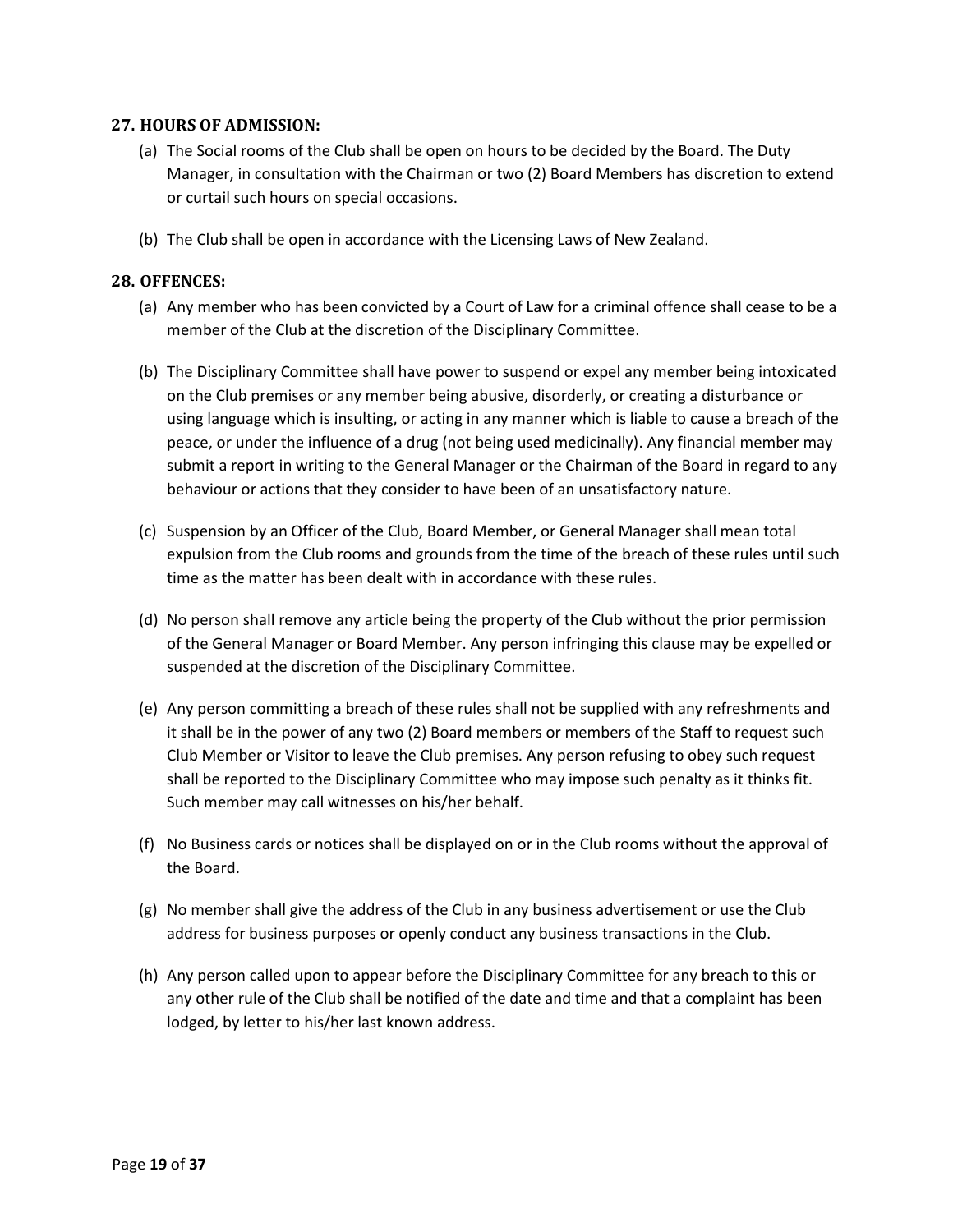- (i) Any member having been notified to attend and who fails to be present or who neglects to notify in writing such inability to comply with the Disciplinary Committee or Appeals Committee's request shall be dealt with in absentia and shall forfeit any right of appeal.
- (j) The result of the Disciplinary Committee's decision under this rule shall be conveyed to the member verbally and in writing and in the event of such decision being suspension or expulsion the Disciplinary Committee shall instruct that such penalty be placed on the Club notice board.
- (k) The General Manager shall instruct all members of the staff of such suspension or expulsion and any member under such penalty shall be debarred from using the Club amenities or taking part in any Club activities. Any member of the staff supplying liquor to any debarred member of the Club may be called before the Board.
- (l) Any Member who commits an offence of dishonesty affecting the Club may be prosecuted in a Court of Law, and if found guilty is required to reimburse any money or goods dishonestly obtained.
- (m) Any member who has been expelled from the Club for a period of twelve (12) months or more under these rules, and such expulsion has been upheld by the Appeals Board, may not automatically resume membership at the conclusion of the period of expulsion. He/she may reapply for membership in the usual manner, but the application shall be considered by the Board in accordance with Rule -6. Admission of Members. The Board may decline or defer membership as they see fit.

# <span id="page-20-0"></span>**29. DISCIPLINARY COMMITTEE AND APPEALS BOARD: DISCIPLINARY COMMITTEE:**

- (a) There shall be a Disciplinary Committee which shall consist of four (4) ordinary members plus a Chairperson.
- (b) At the Annual Club Elections nominations will be called for four (4) members who will form a Disciplinary Committee.
- (c) At the first meeting of the incoming Board after each election, the Board shall appoint one of the Trustees as Chairperson of the Disciplinary Committee. If at any time the Trustee is unavailable, one of the other two Trustees shall take the Chair.
- (d) The quorum for the Disciplinary Committee is the full committee (ie. 5,). In the event of serious illness, resignation or death of a member of the Disciplinary Committee including the Chairperson, during the year the Board shall forthwith appoint a replacement.
- (e) Neither the Chairman or General Manager shall be eligible for appointment to the Disciplinary Committee.
- (f) The Disciplinary Committee shall adjudicate on any reported complaint about a member within 14 days of receipt of the complaint.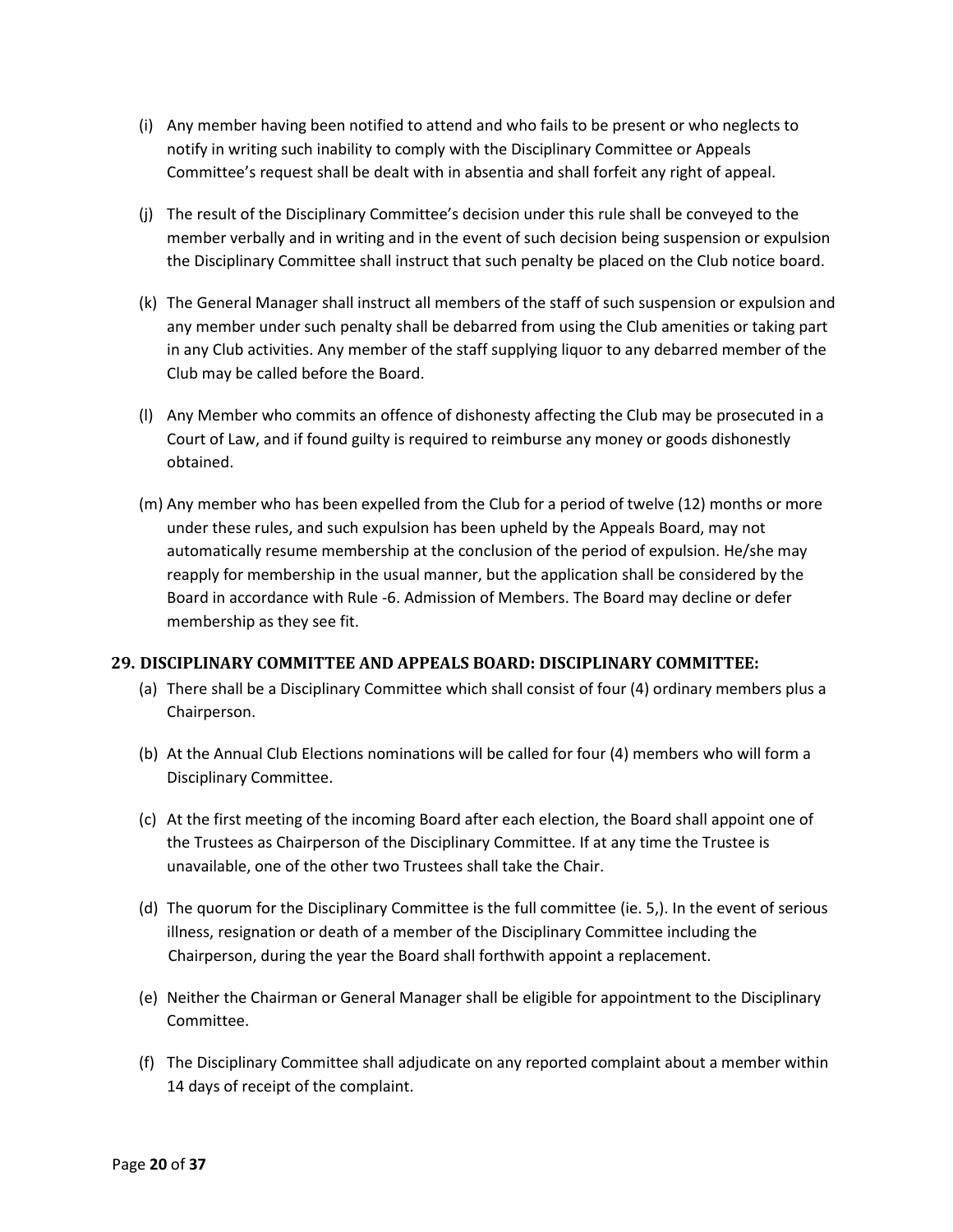# <span id="page-21-0"></span>**30. APPEAL BOARD:**

- (a) There shall be an Appeals Board consisting of the Board less those on the Disciplinary Committee.
- (b) The Appeal Board shall regulate its own procedure for the hearing which shall be held in "Committee".
- (c) No member of the Disciplinary Committee shall be present during the Appeal Board discussions with respect to the suspension or expulsion of any member. Prior to an Appeals Board hearing, the Disciplinary Committee shall provide the Appeals Board with a written report back-grounding the complaint, the evidence given at the hearing and reason for the committee's decision.
- (d) Both the Appellant member and the Club may be represented by Counsel before the Appeals Board.
- (e) All appeals shall be heard by way of rehearing and evidence given by parties and witnesses shall be heard.
- (f) The Appeal Board may reverse, affirm, or vary the decision appealed against including the question of penalties and all appeal decisions shall be made in accordance with a majority of the Appeal Board with the Chairperson having a casting vote in addition to a deliberative vote which shall be used to maintain the status quo.
- (g) The decision of the Appeals Board shall be final and binding.

# <span id="page-21-1"></span>**31. APPEALS PROCEDURE:**

- (a) On being suspended or expelled any member of the Club wishing to appeal, shall, within forty eight (48) hours of receipt of written notification of such suspension or expulsion, give notice in writing to the General Manager stating the grounds of appeal. The General Manager shall without delay summon the members of the Appeal Board and shall notify the appellant of the date and time of the hearing of his/her appeal. The General Manager shall be responsible for the notification of witnesses required to give evidence against the appellant before the Appeal Board.
- (b) The Disciplinary Committee shall forward details of the charge and evidence heard in the decision appealed against to the Appeal Board Chairperson prior to the hearing of the appeal.

# <span id="page-21-2"></span>**32. INSPECTION OF BOOKS/MINUTES:**

- (a) The financial books of the Club may be inspected by any member having an interest in the funds of the Club, on giving three (3) days written notice to the General Manager.
- (b) The unconfirmed minutes of any Annual or Special General meeting may be inspected by any member at any time, provided adequate notice is given to the General Manager.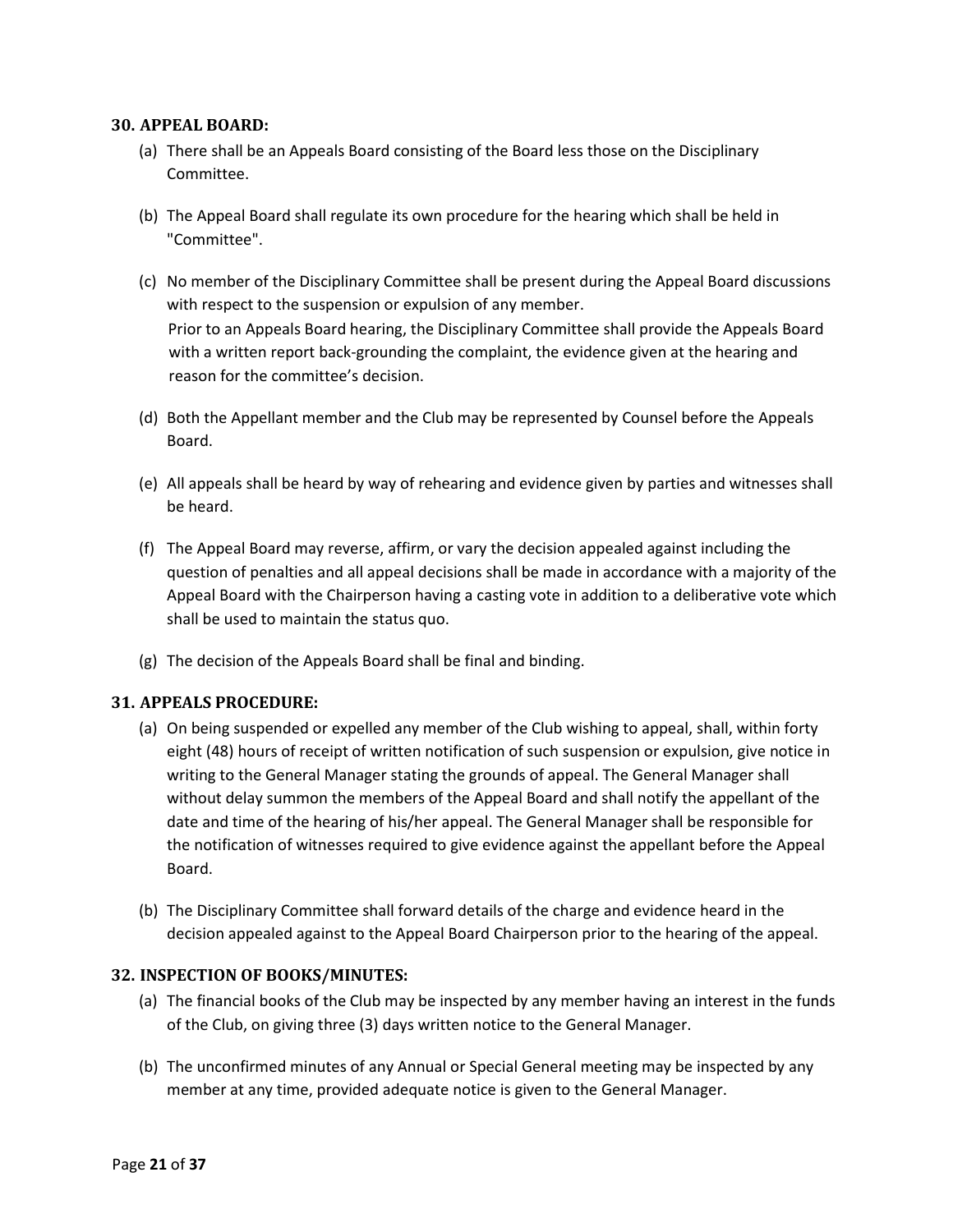(c) The minutes of Board meetings may be inspected by any Club member after the minutes have been confirmed as a true and correct record.

# <span id="page-22-0"></span>**33. BORROWING:**

(a) The Club, by resolution carried by a majority of 67% of the members present and voting at a General or Special Meeting may borrow or raise from any source whatsoever any sums of money and in such manner as is deemed necessary to carry out the objects of the Club. To give security for any such sums by way of mortgage of its real and/or personal property or by issue of Debentures, Debenture Stock Perpetual or otherwise (with or without Trustees for the debenture holders) or any other security and charged upon all or any of the Club's real assets and/or future assets for any of the foregoing securities, the Club shall execute all such documents as may be required to effectively secure all monies so raised.

#### <span id="page-22-1"></span>**34. SPECIAL EXPENDITURE:**

Any resolution of the committee involving the expenditure of an amount exceeding one hundred thousand (\$100,000) dollars on any Capital item must be submitted and approved by an Annual or Special General Meeting of members before having effect.

#### <span id="page-22-2"></span>**35. PURCHASE OF LAND:**

The Club on a decision of an Annual or Special General meeting of members may sell, purchase, lease, or otherwise acquire any land or buildings or erect and alter any buildings in the name of the Club and may sell, lease, mortgage or erect buildings thereon with authority to alter or demolish and to rebuild. No purchaser, assignee, mortgagee or tenant shall be bound to enquire as to the authority for any sale, lease, or mortgage by the Club and the receipt of the Club shall be a discharge for all monies arising from or in conjunction with any sale, lease or mortgage.

#### <span id="page-22-3"></span>**36. INVESTMENT OF FUNDS:**

Such funds as may not be required for working expenses, interest on mortgages, debentures or buildings and amenities fund may, with the consent of the Board, be invested in the name of the Club in:

- (a) Any Registered Trading Bank, or Trustee Savings Bank carrying on business in New Zealand.
- (b) Any debentures, bonds, or Treasury Bills issued by or on behalf of, or guaranteed by the Government of New Zealand and the authority of an Act of Parliament.
- (c) In the first mortgage, debenture or share purchase which for the time being is authorised by the Trustees Act from time to time and in force in New Zealand for the investment of Trust monies.

#### <span id="page-22-4"></span>**37. INVESTIGATION OF AFFAIRS:**

It shall be the right of not less than fifty (50) of the total number of financial members of the Club (other than Junior members) to apply to the appropriate authority for;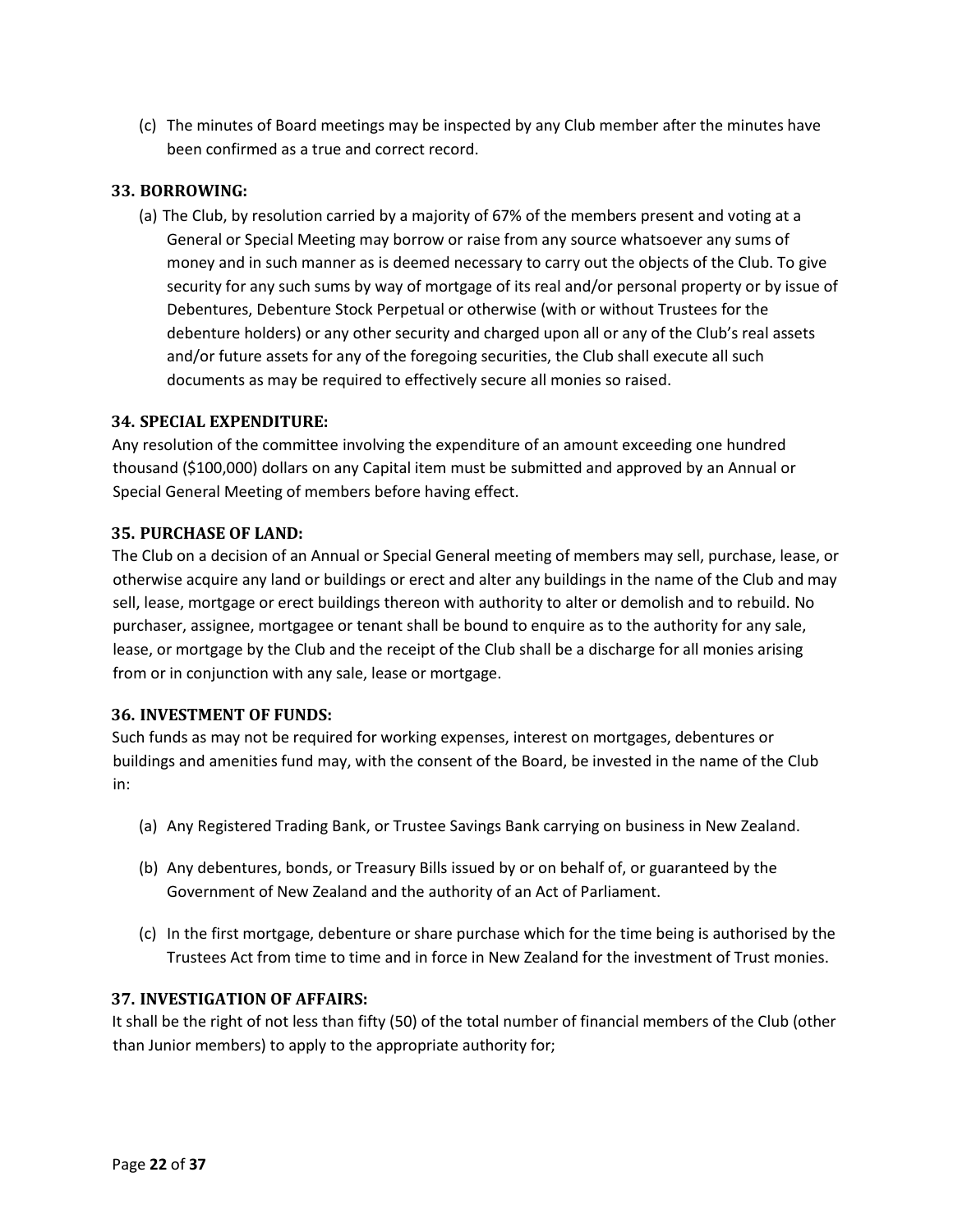- (a) The appointment of one or more Inspectors to examine the affairs of the Club and to report thereon or;
- (b) The calling of a Special General Meeting of the members of the Club and/or; , (c)

An investigation into the affairs of the Club with a view to the dissolution thereof.

# <span id="page-23-0"></span>**38. DISSOLUTION OF THE CLUB:**

The Club may be dissolved by the form prescribed under the Incorporated Societies Act. 1908. Any funds or property remaining after settlement of just debts shall be disposed of in accordance with the decision of the Members meeting deciding upon a dissolution, as long as no member benefits from any distribution either materially or financially, or receives any financial gain from such dissolution.

# <span id="page-23-1"></span>**39. CLAIMS TO PROPERTY:**

No expelled, retiring or forfeited member shall have any claim upon the Board, either individually or collectively to any funds or property of the Club.

# <span id="page-23-2"></span>**40. ALTERATION TO RULES:**

- (a) No alteration shall be made to the rules of the Club except at the Annual, or a Special General meeting called for the purpose. No rule shall be annulled, amended or added to unless passed by resolution of a majority of those members present and entitled to vote.
- (b) Any member proposing an alteration to the rules shall hand to the General Manager a copy of such intended alteration at least twenty eight (28) days before the meeting of members and the General Manager shall post a copy of such intended alteration on the Club notice board for at least twenty one (21) days before the meeting of members.

#### <span id="page-23-3"></span>**41. COMMON SEAL:**

The Club shall have a Common Seal which shall be kept in the custody of the General Manager. Such seal shall only be affixed to documents at a meeting of the Board or in pursuance of a resolution of the Board, and the affirming of such seal shall be attended by at least two (2) members of the Board and one (1) Trustee.

#### <span id="page-23-4"></span>**42. TRUSTEES:**

(a) The Trustees (in conjunction with the Board are responsible for all financial affairs affecting the running of the Club, and with the consent of the majority of the Trustees may veto any expenditure decision that they consider detrimental to the Club.

In such cases, they shall be obliged to call a Special General Meeting to explain their concerns.

The Board shall be required to verify its actions at such meeting, and the decision of the members shall be final and binding.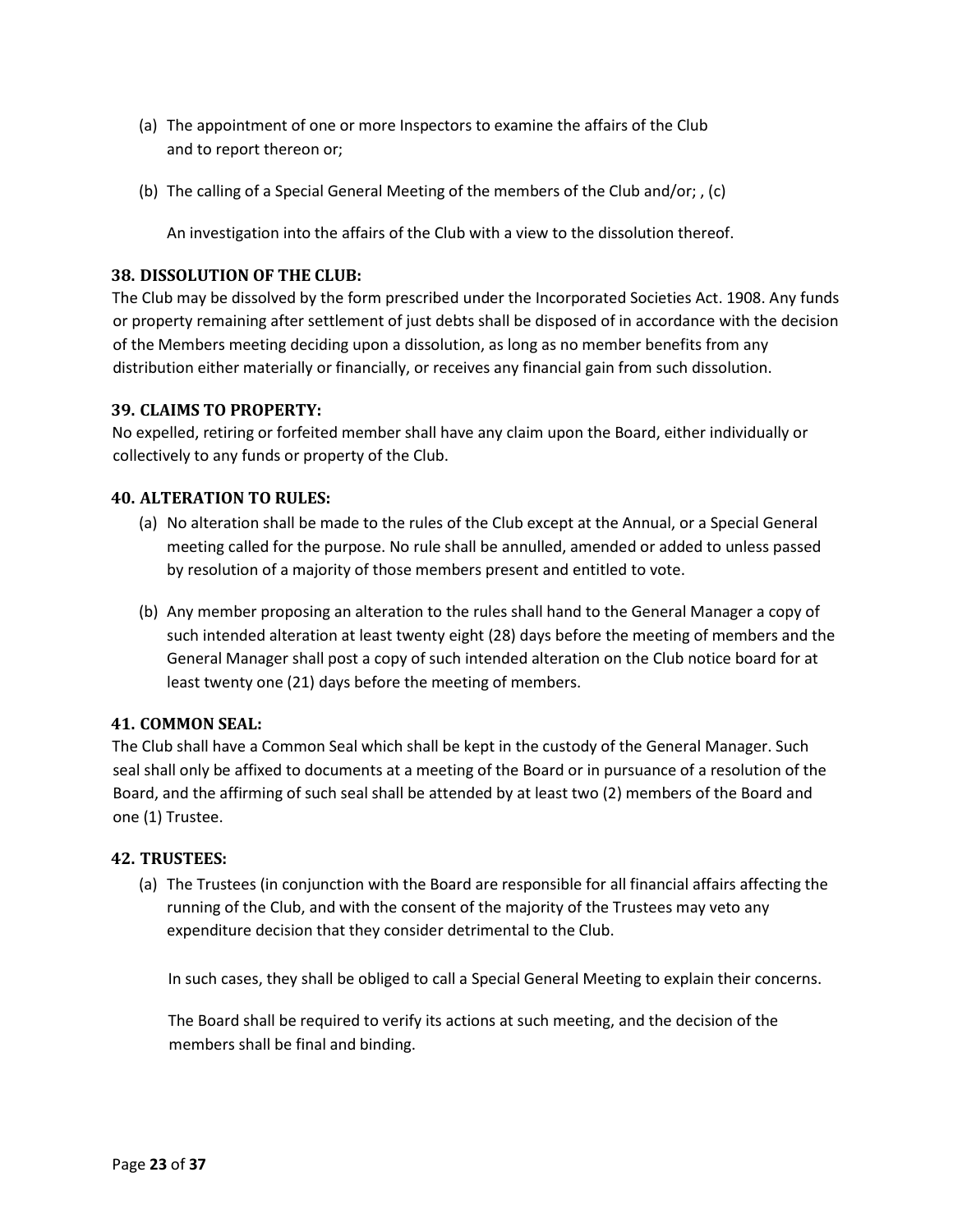- (b) There shall be three (3) Trustees who shall have served not less than one (1) of the last five (5) years on the Executive Committee. They shall be ex officio members of the Executive Committee and shall be available for the transaction of the Club business when required. They shall be at liberty to take part in any Committee proceedings, with power to vote only on financial matters. (Rules 13 and 14 refer)
- (c) If a Trustee refuses to act or becomes unfit to act, or is incapable of acting, the Board shall forthwith convene a Special General Meeting and such meeting may by resolution remove that Trustee. (Covered in Rule 42f)
- (d) Trustees shall be elected by ballot at the Annual Elections and shall hold office for not more than three (3) years, but shall be eligible for re-election. The Trustees shall retire Annually in rotation. If there is any doubt as to which Trustee should retire annually in rotation, then the lowest polling Trustee at the last election shall retire first and so on.
- (e) Where a Trustee position becomes vacant, through illness, death or resignation, an election shall be held, if the vacancy is three (3) months or longer from the annual elections.
- (f) If the above occurs within three (3) months remaining to the annual elections, the other two (2) remaining Trustees will carry out the duties until the annual elections. Should at any time all the Trustees resign, or a resolution is passed at a Special General Meeting requiring them to resign, the members in attendance at such meeting shall elect three (3) new Trustees who shall remain in office until the ensuing election. The resigning Trustees and present Board shall not be eligible for appointment under the provisions of this clause.
- (g) Immediately following the election the Trustees shall meet to elect a new Chairperson.
- (h) In accordance with Rule twenty four (24) one of the Trustees shall approve all payments after all documents have been presented, and they have the right to veto any payment they deem to not be in the best interest of the Club, refer rule 42-(a).
- (i) One of the Trustees shall be elected by the Board to be Chairperson of the Disciplinary Committee, refer to rule 29-(c).

#### <span id="page-24-0"></span>**43. EMERGENCY BOARD:**

There shall be an Emergency Board comprising or the President, Vice President, General Manager, Chairperson and Trustee. Any three shall have the power to act in an emergency that may arise.

#### <span id="page-24-1"></span>**44. FINANCE COMMITTEE:**

The Finance Committee shall consist of the three Trustees, President and Accountant. The Chairperson of the Trustees shall be the Chairperson of the Finance Committee. All members shall have voting rights. The Finance Committee shall meet once in each month prior to the monthly Board meeting.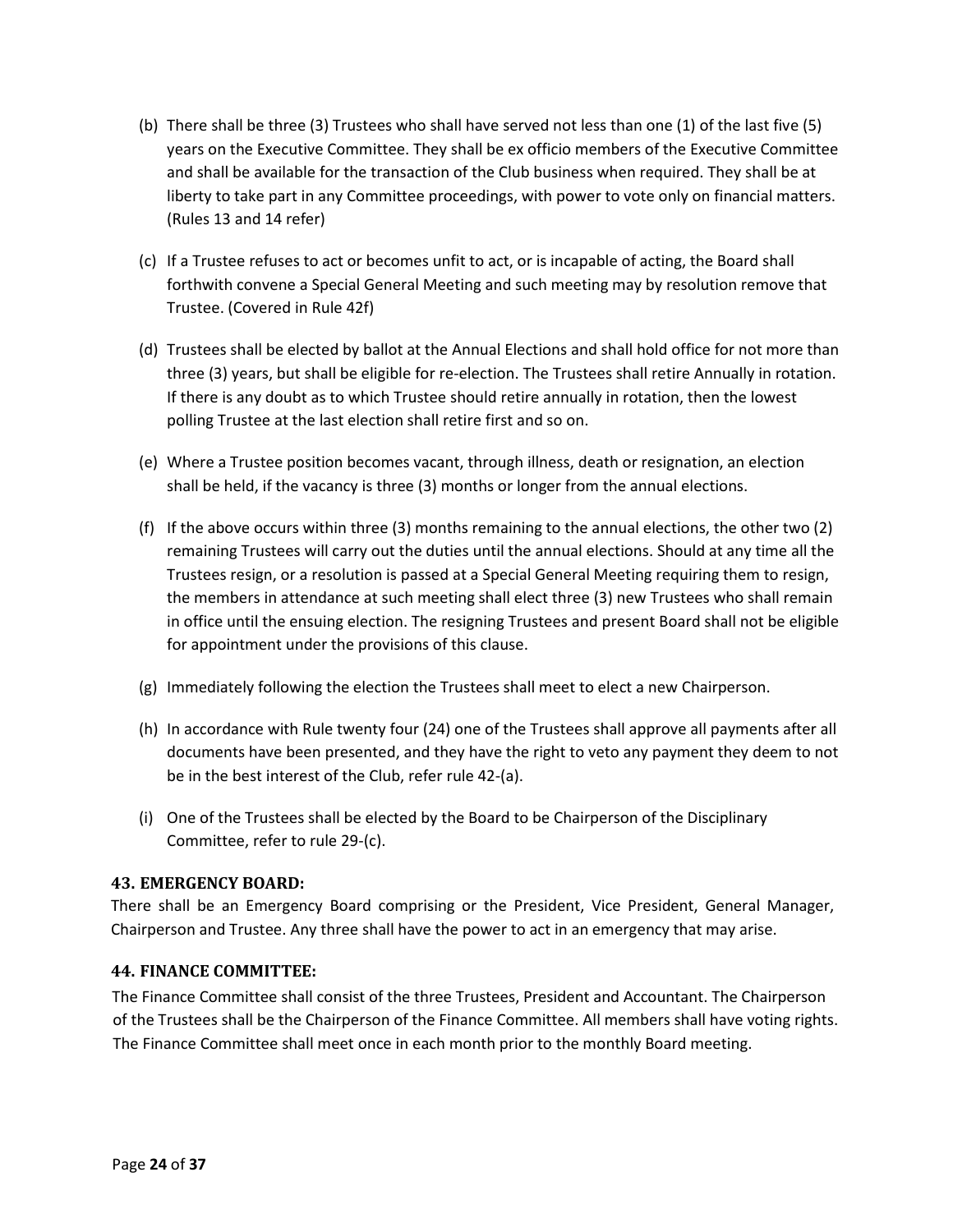# <span id="page-25-0"></span>**45. SUB COMMITTEES:**

Sub Committees shall be set up for various purposes as required. Each committee shall appoint its own chairperson who shall be the Convenor of all meetings of the committee. The President and General Manager shall be ex-officio members of all committees (except the Disciplinary Committee). All monies raised shall be paid to the General Manager and banked in the Club's account.

All sub-committees shall report to the Board on their activities. Any decision of the subcommittees must be placed before the Board as a recommendation and it shall be the Boards duty to adopt or reject such recommendation.

#### <span id="page-25-1"></span>**46. HONORARIA:**

The Finance Committee may from time to time vote for a modest Honoraria to be paid to the President for purposes of hospitality to Club members and visiting Officers from other Clubs.

#### <span id="page-25-2"></span>**47. PATRON:**

The Board, on the recommendation of the President, may appoint any person to be Patron of the Club. Such appointee shall be entitled to all the rights and privileges of membership. Being Patron does not preclude that person from holding another office in the Club.

#### <span id="page-25-3"></span>**49. PROCEEDINGS AT GENERAL MEETINGS:**

- (1) At all General Meetings of the Club, the chair shall be taken by the Board chairman if present; failing him by the Deputy Chairman and failing them, by a member of the Board, or if no board member present, by the President.
- (2) Every question submitted to any General Meeting shall be decided on the voices or by a show of hands, unless there is a ballot demanded by not less than five members or the Chairman elects to hold a ballot.
- (3) If a ballot is demanded by five or more members entitled to vote, it shall be taken in such a manner and at such a time and place as the Chairman directs, and either at once or after an adjournment at that Meeting, and the results of the ballot shall be deemed to be the resolution of the Meeting at which the ballot was demanded.
- (4) A declaration by the Chairman that a resolution has been carried and an entry to that effect in the books of the proceedings of the Club shall be sufficient proof of the number or the proportion recorded in favor or against the resolution.
- (5) In the event of an equality of votes, either on show of hands or on a ballot, the Chairman shall be entitled to a casting vote in addition to the vote to which he may be entitled as a member. In exercising his casting vote, the Chairman shall vote in such a manner as to maintain the 'status quo'.
- (6) The demand for a ballot at a meeting shall not prevent the transaction of any business other than that on which the ballot has been demanded.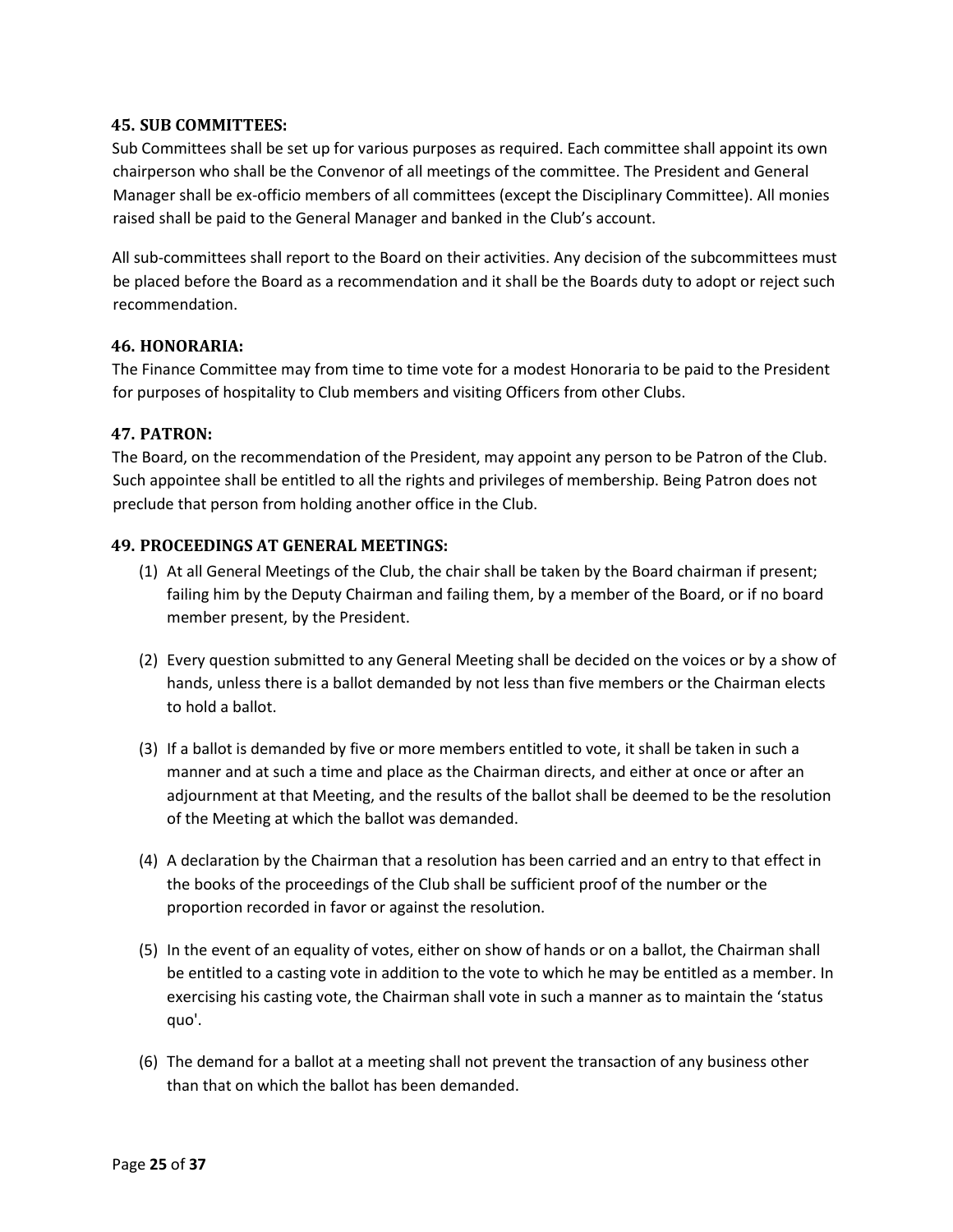- (7) A every Meeting at which a vote by ballot is demanded or directed by the Chairman, the members present shall appoint not less than two of their number as scrutineers.
- (8) As soon as the voting papers have been examined and the result of the ballot ascertained by the scrutineers they shall advise the Chairman who will thereupon make known the result to the Meeting.
- (9) The voting papers shall be retained until a motion for their destruction has been proposed, seconded and carried by the Meeting.
- (10)The Scrutineers' report shall be conclusive as to the result of the ballot providing always that if there is an equality of votes, the Chairman shall exercise his casting vote in accordance with 3:5 (c).
- (11)At all General Meetings, the adoption of the report and/or financial statements having been moved and seconded, any member may without notice ask any question, relating to the report and/or financial statements.
- (12)All General Meetings shall proceed in accordance with standing orders except where these are in conflict with any of the provisions of this section.

# <span id="page-26-0"></span>**50. STANDING ORDERS:**

(a) **Interpretation**: In these standing orders, unless inconsistent with the context- "Chairman" when used alone shall mean the Chairman of the Board and shall also include the Deputy Chairman or the President in the absence of the Chairman or Deputy Chairman.

The Chairman of any meeting of the Club or of any Committee shall have a deliberative vote and in case of equality of votes, shall  $\cdot$  have a casting vote also. In exercising his casting vote, the chairman shall vote in such a manner as to maintain the status quo.

The Chairman shall preside over all meetings of the Board and over all general and special general meetings of members. In the absence of the Chairman the Deputy Chairman shall preside and in the absence of both, the President.

- (b) **Application of Standing Orders**: These standing orders generally, so far as applicable shall extend to the proceedings of committees of the Club, but in Committee motion and amendments need not be seconded, and members may speak more than once to the same question at the discretion of the Chairman.
- (c) **Time Limit for Meetings**: Unless pursuant to a resolution of the meeting to that effect no meeting of the Club or of the Club in committee shall extend for transaction of business longer than four hours or in any case shall not extend beyond 11.30 p.m.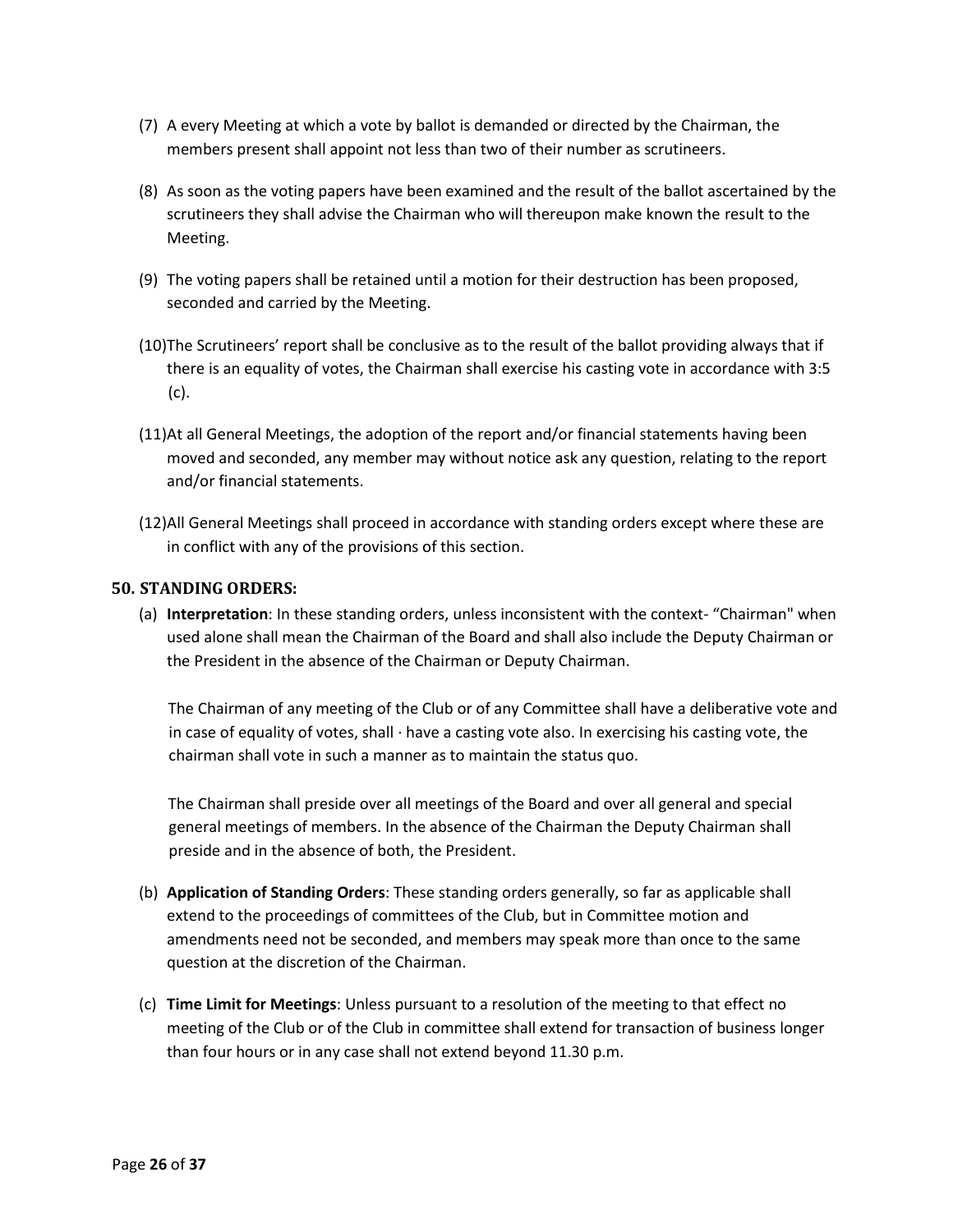#### (d) **The Meeting ln Committee**:

**Resolution**. The meeting shall go into committee on a resolution being carried to that effect.

**Chairman**: The member in the chair when the resolution to go into committee is passed shall be Chairman in Committee.

**Quorum**: The quorum shall be the same as-in a meeting.

**Seconding**: Motion and amendments in committee shall not require seconding.

**Speaking more than once**: in meeting in committee members may speak more than once to the same question, but not more than three times in all nor more than five minutes at any one time.

**Notice Not Required**: No previous notice of motion to.go into committee shall be necessary, and any resolutions passed by the meeting in committee, shall be resolutions of the meeting subject to confirmation by the meeting in open meeting.

#### (e) **Adjournment of Meeting and of** Debate:

**Adjournment of Meeting**: Any meeting of the Club may be adjourned. If a quorum is not present within half an hour after the time appointed for any meeting the Members or Member, if there is only one present, or the Secretary-Manager if no Member is present, may adjourn such meeting to another day not later than seven days thereafter and notice of such adjoumed meeting shall be given to each member by Notice on the Official Notice Board. In the event of there again being no quorum then such meeting shall lapse.

**Names of Members Present Recorded**: If a meeting is adjourned by reason of a quorum not being present within half an hour as aforesaid, the names of the members in attendance and the fact of the adjournment shall be recorded in the minutes and signed by the President.

**Moving Adjournment**: Any member may, during the debate on any question, move that the meeting adjourn to a time to be stated by him. If the time to which the meeting is desired to be adjourned is not stated, the adjournment shall be deemed to be the next meeting of the Club. If time is so stated the adjournment shall be to that time.

**Motion Adjournment**: A motion for adjournment may be made at any time but not so as to interrupt a member speaking. If such motion be a negative, no new motion to the same effect may be moved within a quarter of an hour thereafter.

**Adjournment not to Supersede Business**: The carrying of any motion to adjourn the meeting shall not be deemed to supersede the business then before the meeting or then remaining undisposed of, and such business shall be taken at the adjourned meeting first in order in the class of business to which it belongs.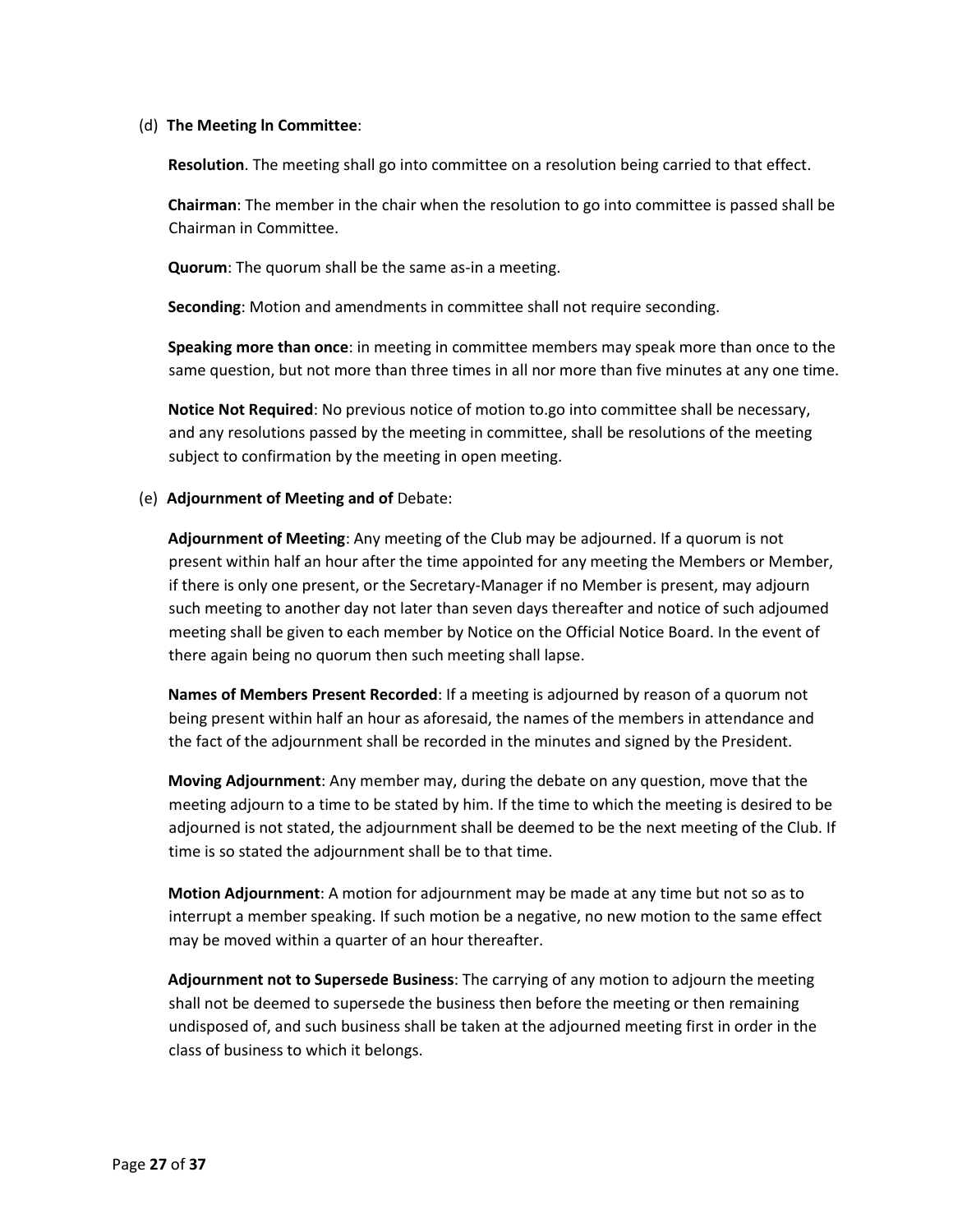**Adjournment of Debate**: Any member may during a debate move the adjournment of such debate to a time or date stated by him. If the Motion is carried the debate shall be resumed at the time or date stated, the mover of such adjournment being then entitled to preaudience, but members who have already spoken in the debate may not speak again.

**Adjournment Not to he Moved by Members who have Spoken**: A member who has already spoken in a debate may not move or second the adjournment of the meeting or debate. No discussion shall be allowed on a motion for adjournment either of the meeting or the debate.

#### <span id="page-28-0"></span>**51. NOTICES OF MOTION:**

**How Made**: Notices of motion shall be in writing signed by the Mover, stating the day proposed for bringing on such motion.

**Refusal**: The Manager may, under direction of the Chairman, refuse to accept any notice of motion containing offensive or unbecoming expressions.

**Moving Notices**: No Notice of Motion shall be proceeded with in the absence of the member who gave the notice thereof unless moved by some other member authorised in writing or by telegram by such first mentioned member to do so.

**Alteration of Motion**: With the consent of the meeting a notice of motion may be altered by the member who gave the notice.

Lapse: Notice of motion not moved on being called for by the Chairman shall lapse.

Fresh Subjects: No member shall make any motion initiating a subject except pursuant to a notice entered on the order paper, or by consent of the meeting given without a negative voice.

**Referring to Standing Committees**: Any notice of motion referring to any matter ordinarily dealt with by a standing Committee of the Club may be referred by the Meeting to the appropriate standing committee if the Meeting so decides.

#### **Renewed Notices of Motion**:

(1) When a motion of which notice has been given has been duly proposed and put to the Meeting and has been rejected by the Meeting no notice of any other motion, which in

the opinion of the Chairman, is substantially the same in purport and effect as the rejected motion, shall be again entered upon the order paper for the space of six calendar months unless such notice on the first delivery thereof to the Manager shall be signed by not less than thirty (30) members of the Club.

(2) When a motion duly proposed and put to the Meeting has been carried by the meeting no notice of any other motion which is in the opinion of the Chairman to the same effect shall be put again to the meeting while such original motion stands.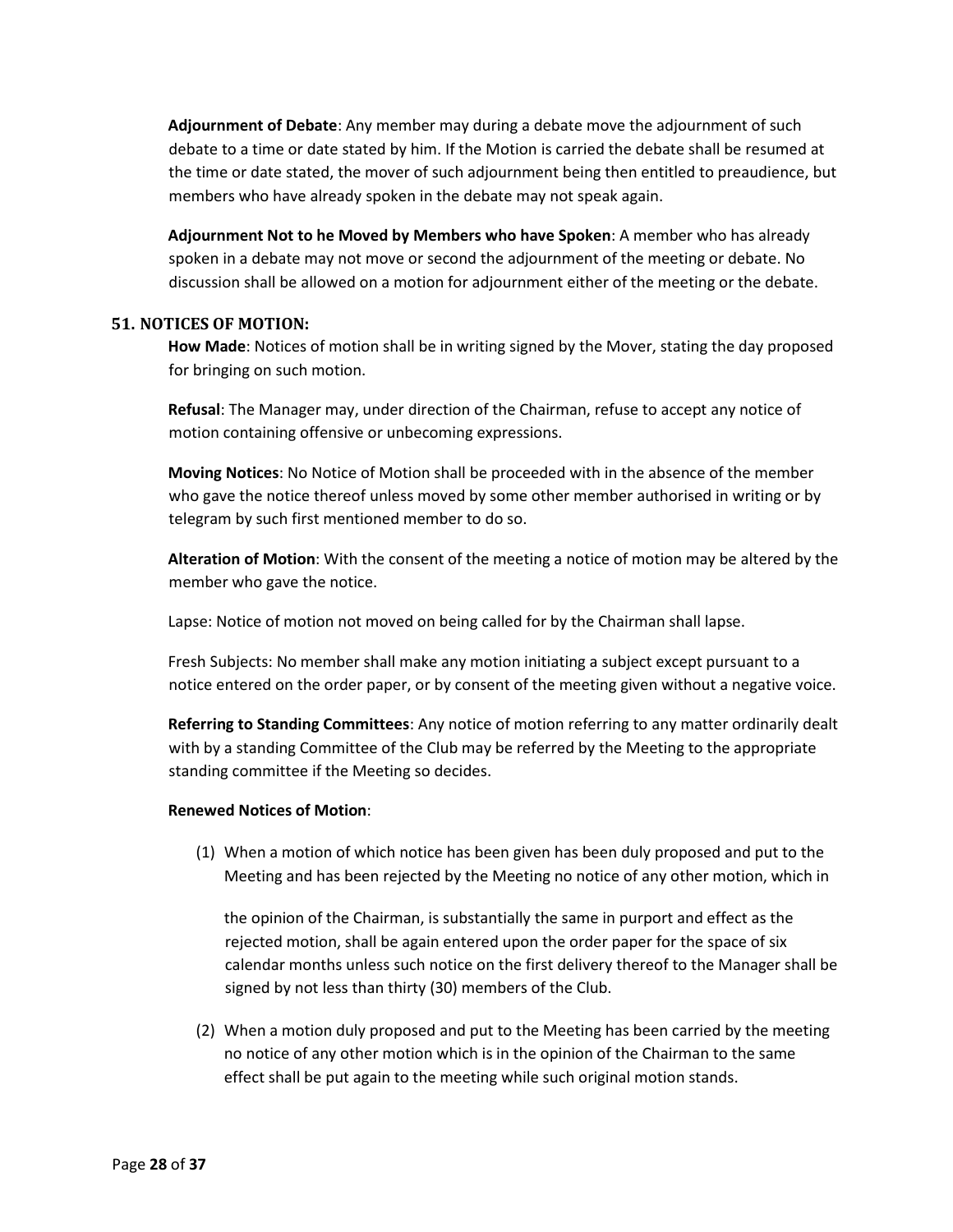# <span id="page-29-0"></span>**52. NOTICES AND AMENDMENTS:**

**Withdrawal of Motion or Amendments**: A motion or amendment having been seconded and proposed from the chair for discussion cannot be withdrawn without the consent of the meeting given without a negative voice. A motion to which an amendment has been moved and seconded cannot be withdrawn until the amendment is first withdrawn or negatived.

**Signing**: The Chairman may require the mover of any motion or amendment to hand the same to him in writing signed by such mover.

#### **Speaking to Amendment**:

- (1) The amendments having been seconded shall then be proposed from the chair for discussion as a new question, and every member other than the members who have moved and seconded it may speak thereto.
- (2) Any amendment proposed but not seconded shall not be entertained by the meeting nor entered in the minutes.

#### **Speaking to Amendment**:

**When Amendment Received**: When a motion having been seconded has been proposed from the chair for discussion, an amendment may be received from any member who has not yet spoken to the original motion.

**Disposal of Amendment**: No other amendment shall be received until the first amendment is disposed of.

**Further Amendments**: If the amendment is negative another may be moved and seconded by any members of the meeting who have not spoken to the original question. The movers and seconders of previous amendments shall be regarded as having spoken to the original question.

**Relevancy**: Every proposed amendment must be relevant to the question it is intended to amend and no amendment which amounts to a direct negative shall be received.

#### **Amendment Carried**:

(1) When an amendment is carried it shall be put as a substantive motion and be capable of further amendment at the instance of any member, provided that:

A) Such further amendment must not be inconsistent with the amendment already agreed to by the meeting, and,

B) If the amendment which is carried shall, in the opinion of the Chairman, entirely dispose of the original question, no further amendment to the original motion shall be received.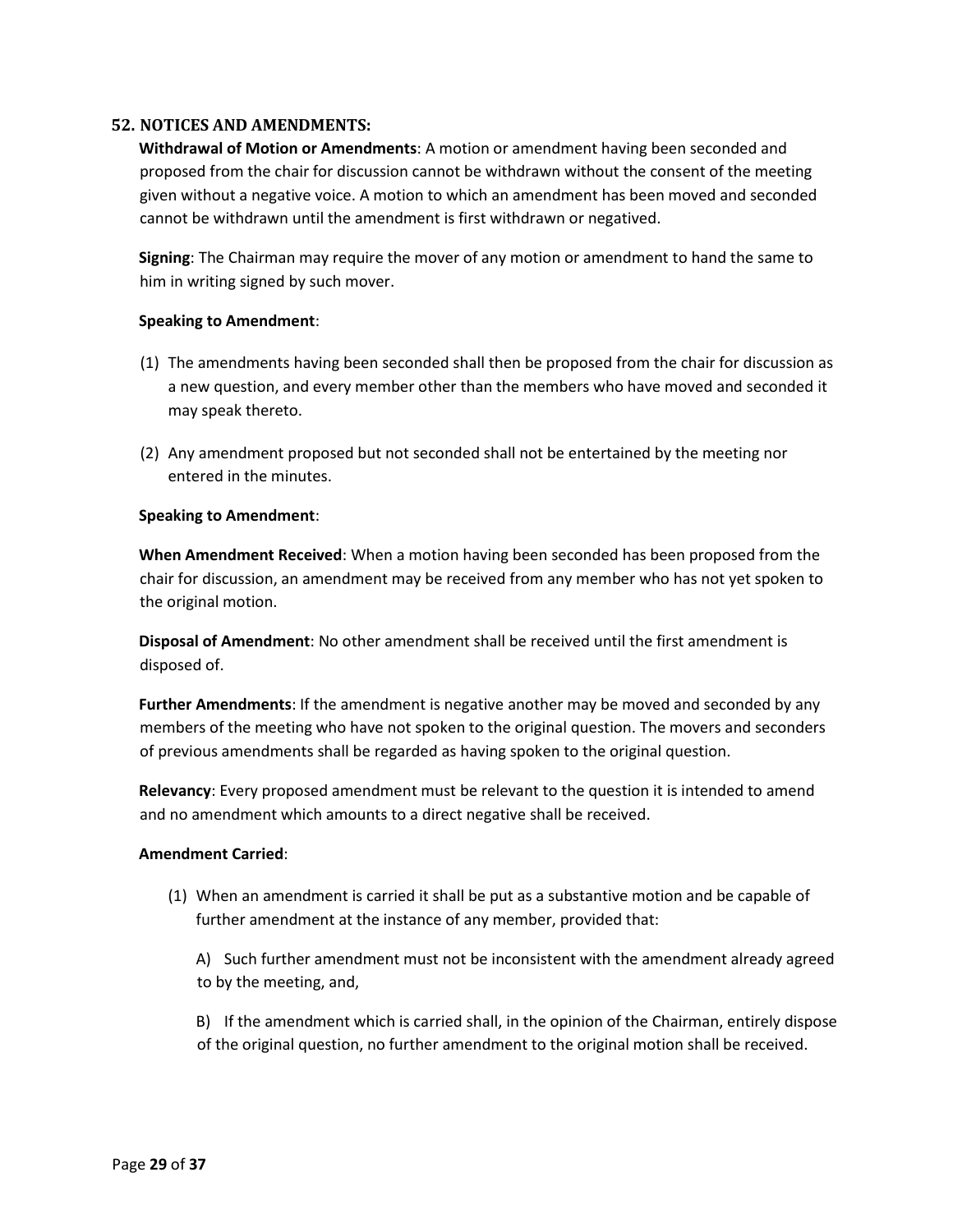(2) When an amendment carried does not dispose of the original question, such question as thus amended shall then be proposed for discussion from the chair, shall become the business before the meeting and a further amendment may be moved and seconded by any members who have not yet spoken to the original question. Provided always that such further amendment shall not be inconsistent with the amendment already agreed to by the meeting.

**Procedure until Final Resolution**: The procedure provided for in the last preceding order shall be continued until a final resolution is adopted, subject to the rule that amendments may be moved and seconded only by members who have spoken to the original motion, or the original motion as amended, or who have not moved or seconded previous amendments, and to the limitation that no further amendment may be received that is inconsistent with any previous amendment agreed to by the Meeting.

**Same Member not to move Two Amendments**: Members moving or seconding amendments shall be regarded as speaking to the original question and may not, after the amendment has been disposed of, move or second any further amendment but may speak to amendments moved and seconded by other members and fully proposed for discussion by the Chair.

# <span id="page-30-0"></span>**53. RULES OF DEBATE:**

**Reserving Speech**: A member may second a motion or amendment without speaking to it, reserving his address to a subsequent period of the debate.

**Mode of Address**: The Chairperson shall be referred to in debate as "Mr Chairman" or---Madam Chairman".

**Seconding**: Every motion or amendment moved in open Meeting must be seconded, and thereupon the Chairman shall state the question raised by such motion or amendment and propose such question to the meeting for discussion, and the meeting shall then be deemed to be in possession of such question.

**Irrelevant Matter**: In speaking to any motion or amendment, members shall confine their remarks strictly to such motion or amendment and shall not introduce irrelevant matter or indulge in tedious repetition. In this matter the Chairman's ruling shall be final.

**Taking down Words**: When any member objects to words used and desires them to be taken down the Meeting may so order them to be taken down, provided such objection be made at the time the words were used and not after any other members have spoken.

**Reading of Speech**: A member speaking to any question before the Meeting shall not read his speech, but may refresh his memory by reference to notes.

**Time Limit**: No member shall speak for more than 5 minutes at any time in any debate of the Meeting, except that a mover of a motion exercising his right of reply may speak for 10 minutes, but the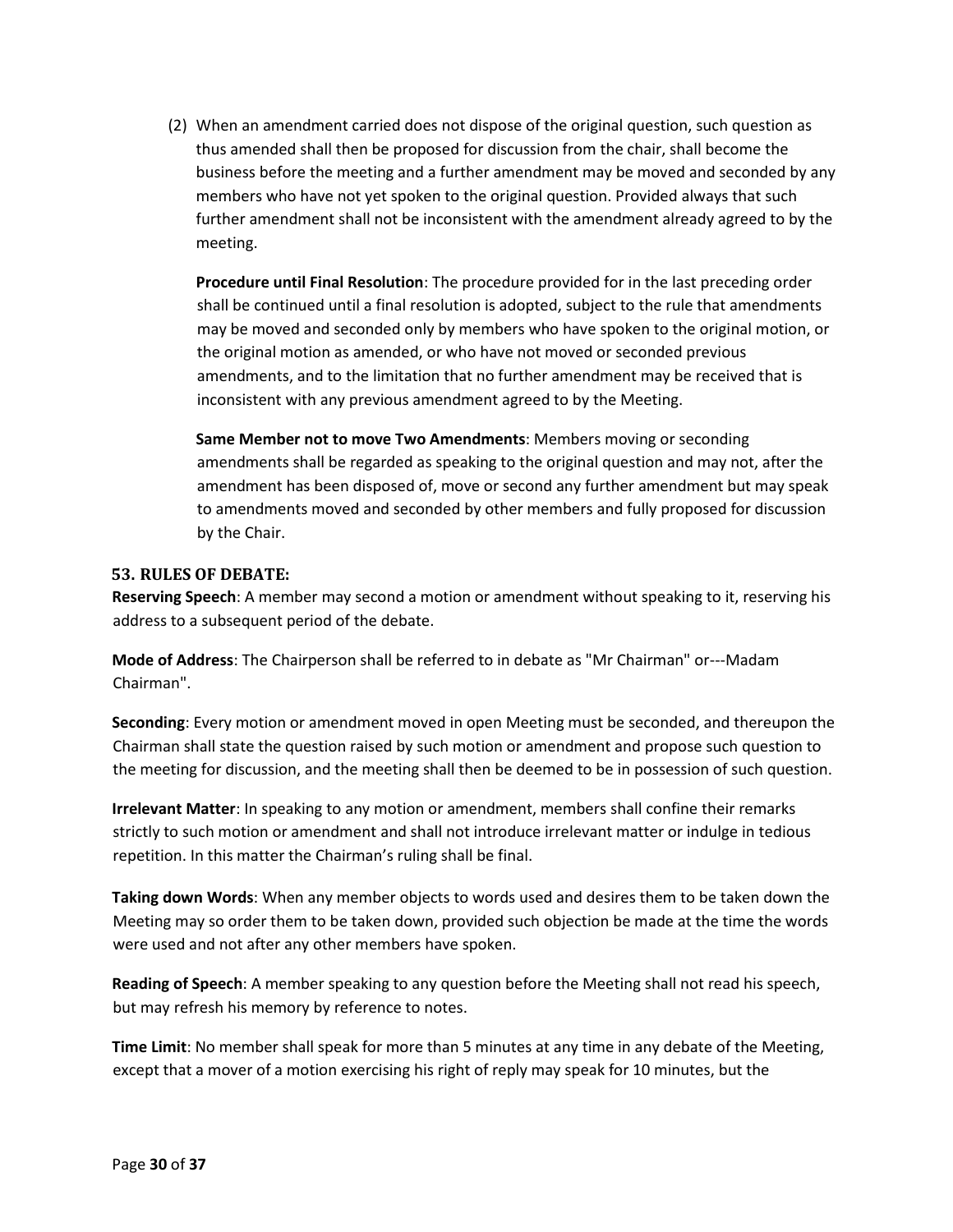Chairman may at any time, and the mover of the motion may when introducing such a motion, speak for 15 minutes but no longer, provided that such respective time limits may be extended for a specified time by vote of the majority present.

**Questions to be Spoken to**: A member may, subject to these standing orders, speak to any question before the Meeting or upon a question or amendment to be proposed by himself, or upon a question of orders arising out of the debate but not otherwise.

Personal Explanation: Matters of a personal nature may be explained with the indulgence of the Meeting, although there is no question before the meeting, but may not be debated.

**Questions not Under Discussion**: Questions not under discussion may not be alluded to except by indulgence of the meeting or personal explanations under the last preceding order.

**Division of Questions**: The meeting or the Chairman may order a complicated question to be divided.

**Explanation of Speech**: Explanation in regard to some material part of his speech may be given by a member who has already spoken but he may not introduce new matter

**Question Stated**: Any members may require the question to be stated for his information at any time during the debate, but not so as to interrupt.

**Speaking Twice**: Except pursuant to orders and hereof, a member may not speak twice to a question except in explanation or reply.

**Right of Reply**: The mover of an original motion shall have the right of reply. After he has commenced his reply, or has intimated his wish to forego his right or having lost his right of reply, and the Chairman has intimated his intention to put the question, no other member of the Meeting shall speak on the question. It shall not be competent for any new matter to be introduced by the mover when speaking in reply, and he shall confine himself strictly to answering previous speakers.

The right of reply shall be governed by the following provisions:

- (a) lf no amendment shall ensue upon the proposal of an original motion, the mover may reply at the conclusion of the discussion on his motion.
- (b) If there be an amendment, the mover of the original motion shall make his reply at the conclusion of the debate on such amendment, and this reply shall exhaust his right thereto as mover of an original motion. If the mover of a motion speaks to an amendment thereof he loses his right to reply. He may, however, take part in the discussion upon subsequent amendments as an ordinary member of the Meeting.

**Putting the Question**: Immediately prior to any division being taken, the Chairman shall again distinctly put to the meeting the question upon which the division, is to be taken.

**Question Put**: No member may speak to any question after it has been put and the voices given.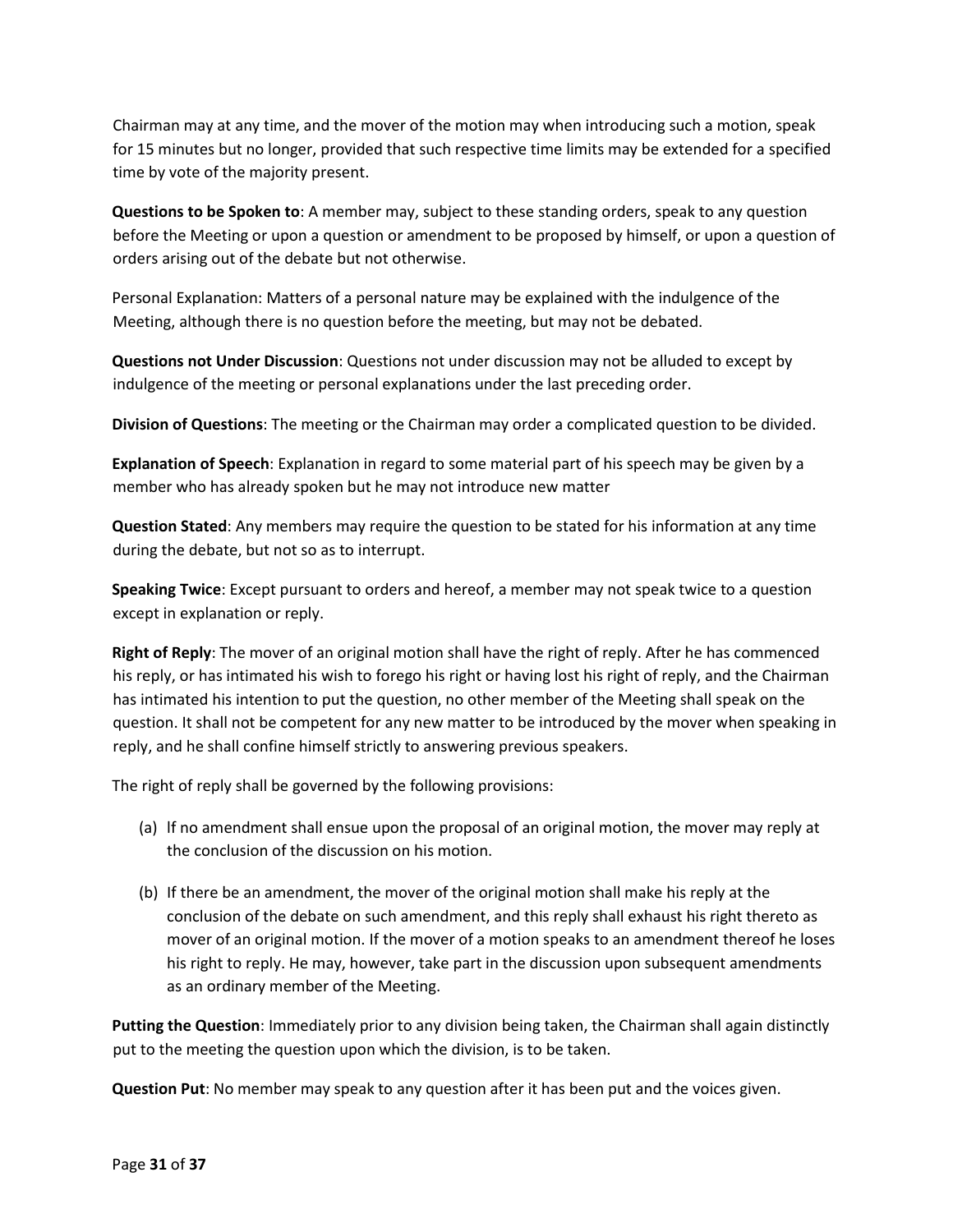**Reflections on Resolutions**: No member shall cast reflection on any resolution of the meeting except on a motion to rescind the same.

#### <span id="page-32-0"></span>**54. CONDUCT OF DEBATE:**

**Order**: Order shall be maintained by the Chairman, and any member who refuses to obey any order or ruling of the Chairman shall be held guilty of contempt, unless that order or ruling of the Chairman is held to be incorrect by immediate resolution.

**Chairman Rising**: Whenever the Chairman rises during a debate any member then speaking or offering to speak shall resume his seat and Members shall be silent so that the Chairman may be heard without interruption.

**Members to Speak in Places**: Any member desiring to speak shall rise in his place and address the Chairman, but no member shall speak until called on by the Chairman.

**Priority**: When two or more members rise to speak the Chairman shall name the member who has the right to speak first.

**Calling to Order**: A member called to order by the Chairman shall resume his seat, and should such member refuse to obey he may be directed by the Chairman to withdraw from the meeting, and on such direction he shall withdraw accordingly and shall not be permitted to return during the meeting unless and until a majority of the other members present shall so decide.

#### **Offensive Words**:

- (1) No member shall use offensive or unbecoming words in reference to the meeting to any bylaw or resolution of the Club.
- (2) No member shall use offensive words in reference to any other member of the Club, and no member shall impute improper motives to any other member of the Club.

**Objectionable Language**: Any member having used objectionable words and not explaining, retracting, or apologising to the satisfaction of the meeting may thereupon by resolution of the meeting be held guilty of contempt.

#### **Disorder**:

- (1) Any member making any disturbance or creating any disorder whilst any other member is debating or whilst any order or other matters is being read or stated and refusing when called upon by the Chairman to desist may thereupon by resolution of the meeting be held guilty of contempt.
- (2) Should the disorder continue, the Chairman in his absolute discretion shall have the right to leave the chair, and the meeting shall thereupon stand adjourned for 15 minutes. At the end of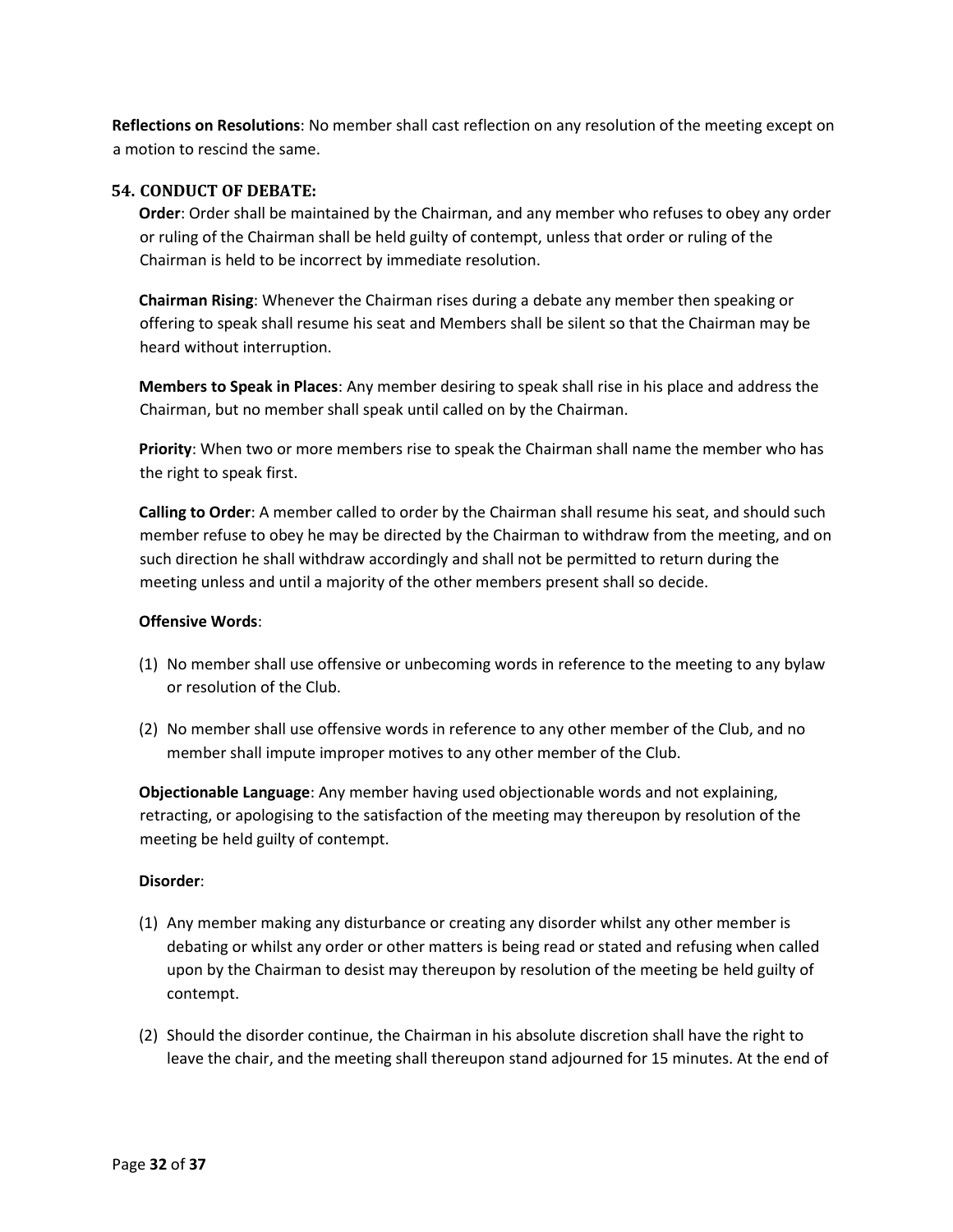that period the meeting shall resume and decide without debate the question whether the meeting shall be proceeded with or adjourned.

Contempt: Every member held guilty of contempt by reason of any of the standing orders, or any breach thereof shall he censured from the chair and may be removed from the meeting by resolution of the meeting. Every such contempt, censure, and removal shall be recorded in the minutes.

#### **Closure**:

- (1) It shall be competent for any member at the close of any speech on a question to which he has not spoken to move without debate that the question be now put and the motion, if seconded, shall be put forthwith.
- (2) Should the motion be carried the question or amendment under debate shall at once be put. If the motion is not carried the debate shall continue.
- (3) A second motion that the question be now put shall not be made within 15 minutes.

#### **Motion to proceed to Next Business**:

- (1) It shall be competent for any member at the close of any speech on a question to which he has not spoken to move without debate that the meeting proceed to the next business and if the motion be seconded it shall be put forthwith.
- (2) When a motion is carried that the meeting proceed to the next business the question under discussion shall be suspended. If the motion is not carried the debate shall continue.
- (3) A second motion that the meeting do proceed to the next business shall not be made within half an hour.

#### <span id="page-33-0"></span>**55. POINTS OF ORDER:**

- (1) Any member may rise to "speak to a point of order" upon any breach of these standing orders suddenly arising, and the member previously speaking shall thereupon resume his seat.
- (2) No point of order shall be raised during a division except by permission of the Chairman.

**Breaches of Order**: Rising to express a difference of opinion or to contradict a speaker shall not be construed as rising to speak to a point of order" but the following shall be recognised as breaches of order:

- (a) Discussion of a question not before the meeting.
- (b) The use of offensive or unbecoming language.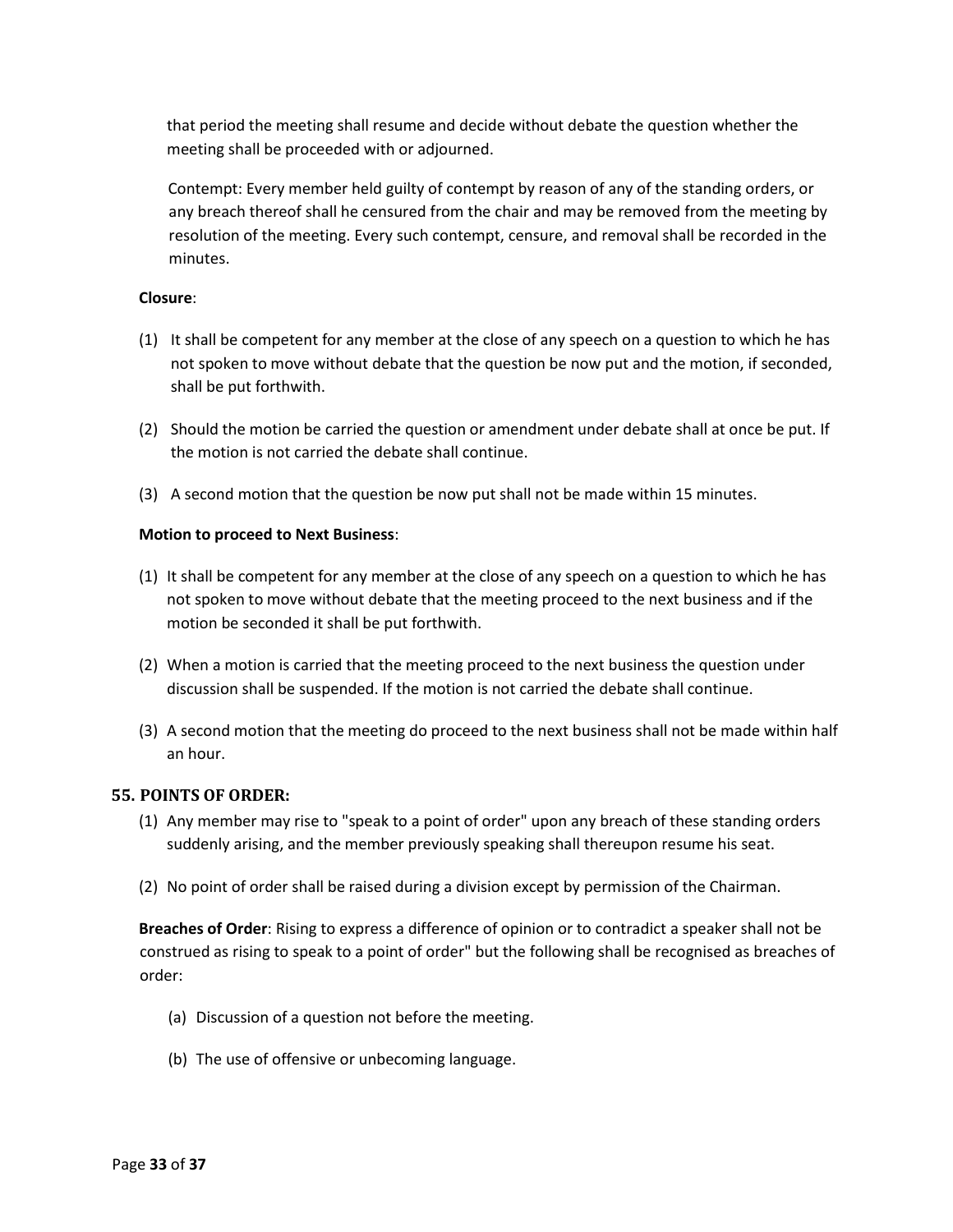- (c) The violation of any standing order of the Club;
- (d) Misrepresentation of any statement made by a member.

**Decision of Chairman**: The Chairman may give his decision on any point of order after the question has been submitted by the Member rising to a point of order, or he may first hear further argument thereon at his discretion.

#### <span id="page-34-0"></span>**56. MISCELLANEOUS**

**Suspension of Standing Orders**: At any meeting of the Club without notice any one of these standing orders may be suspended. Provided always that such suspension shall not conflict with the provisions of any statute, or the Rules of the Club.

# **57. SECTIONS OR ADJUNCTS**

- 1. A Section may be formed within the Club for sporting or special interest groups, subject to approval from the Board, such sections are bound by the Rules and by-laws of the Club at all times
- 2. All Sections must have a President or Chairman, Secretary and/or Treasurer and a committee of at least two section members to be duly elected at the Sections Annual General Meeting, dispensation for less than two section committee members may be granted at the discretion of the Board and the position of Secretary may be combined with the Treasurer.
- 3. All Sections must have a set of rules that is consistent with our Club Rules and must be approved by the Board and at their AGM or a Special General Meeting. If a section's set of rules is inconsistent with the rules of the Cashmere Club Inc the rules of the Cashmere Club Inc. will prevail.
- 4. All Sections rules must include the following
	- a) Quorum for AGM's and committee meetings
	- b) Number of Committee meetings to be held
	- c) Officers of the Section as per point 2.. Abov
- 5. All Sections will be required to provide annually prior to the Clubs AGM (June)
	- i. Copy of your Signatories/authorisations
	- ii. Minutes of your AGM
	- iii. Balance Sheet
	- iv. Asset list
	- v. Current Section member list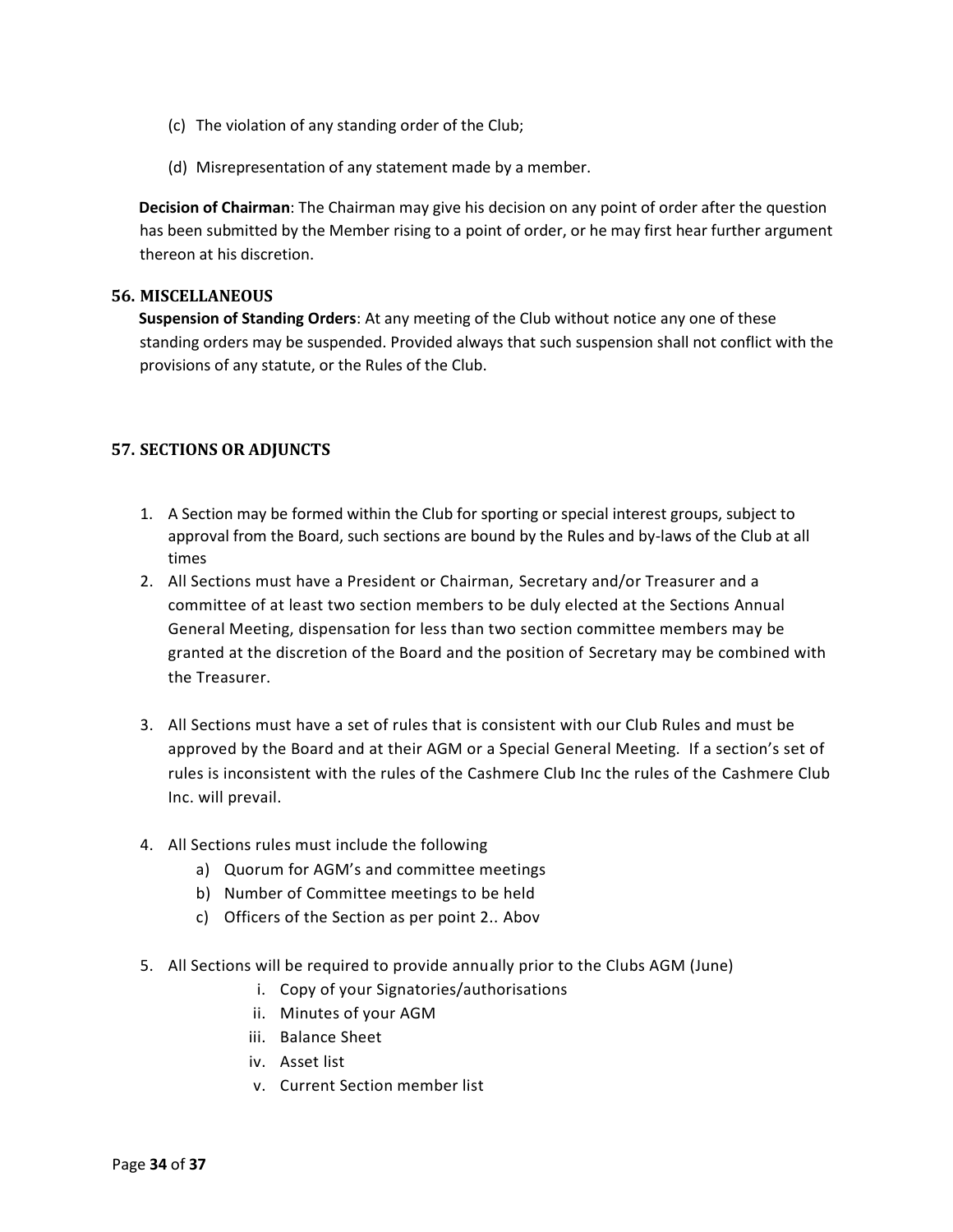- 6. All Financial transactions are to be completed in accordance with the financial transactions policies of the Cashmere Club.
- 7. Sections shall use the Club's accounting services in the following manner:

i Sections must bank through the club's main bank account. The club must account for GST on all section transactions.

ii Sections will be allocated their own unique ledger number within the 'liabilities' section of the clubs accounting system

iii All deposits are to be issued receipts by the club staff, all requisitions for withdrawals (cash and/or cheque payments) are to be made on a prescribed form signed by the Section Treasurer and one other section official.

iv All transactions, which are subject to GST, shall be debited or credited to the appropriate ledger account and a document showing transactions and total of funds held provided to each section at the end of each month, or upon request.

v The total of all funds held on behalf of all sections shall be shown as a Current Liability in the Club's Financial Statements.

vi If a Section should cease trading, then the funds held by that section shall be transferred into the Club's main bank account. No individual may personally benefit from section monies at any time.

- 8. Section members agree that as a Section of the Cashmere Club you will assist the Club ensuring the Section abides by the legislative requirements pertaining to our Club License; as per the Sale and Supply of Alcohol Act 2012 and our Food License and Food Control Plan
- 9. The Committee of the Section shall not do, or omit to do, anything that is likely to prejudice or not be in the best interests of the club. Any contentious correspondence must come through the office prior to delivery.
- 10. Members of a Section involved in any activity of or related to the Section shall indemnify the Club and its representatives from any problem, direct or indirect loss or damage, claim or proceedings (including in negligence) caused or contributed to by that activity.
- 11. Office holders of sections are not Committee members or club officials by virtue of holding such office.